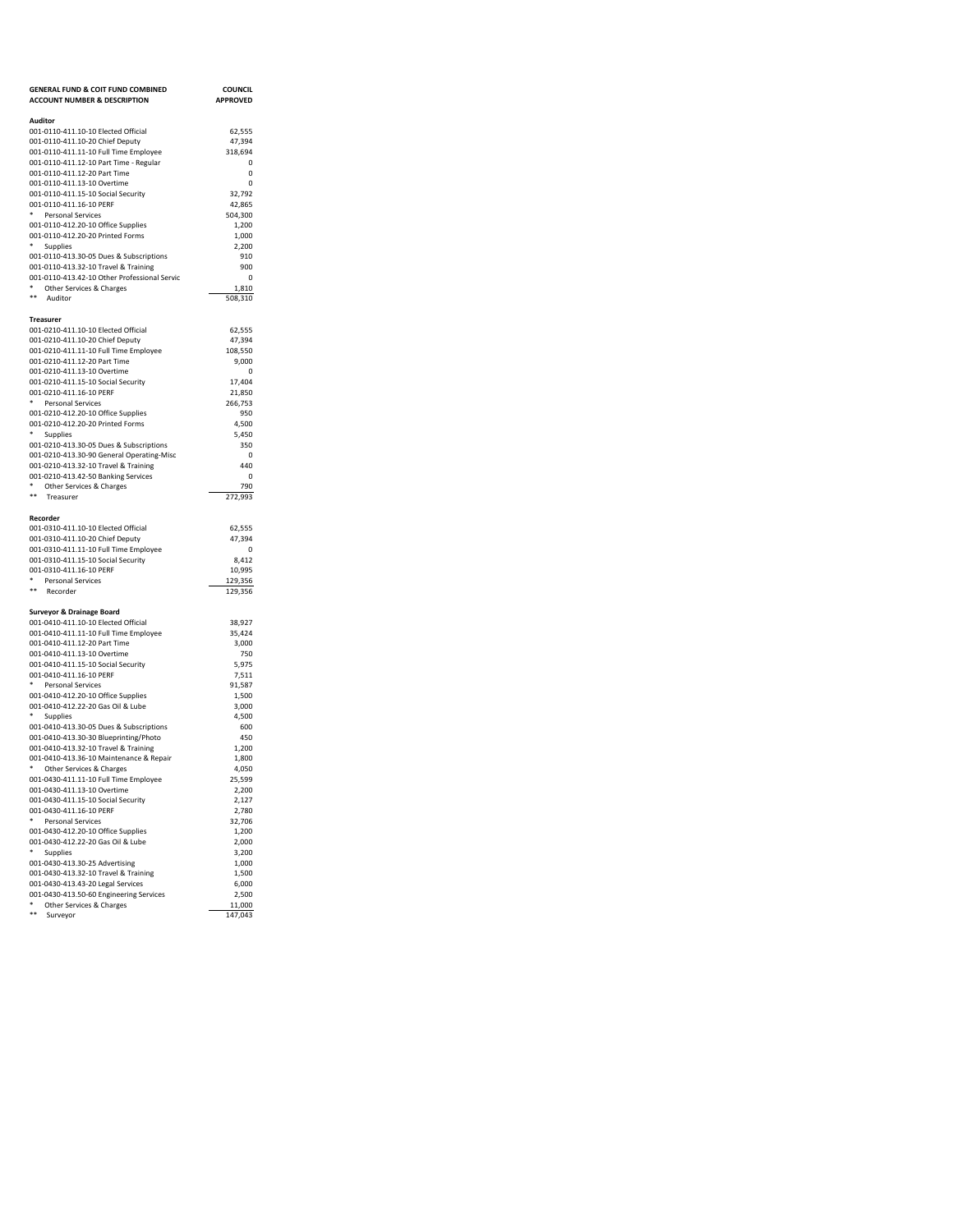| <b>GENERAL FUND &amp; COIT FUND COMBINED</b>                                      | <b>COUNCIL</b>    |
|-----------------------------------------------------------------------------------|-------------------|
| <b>ACCOUNT NUMBER &amp; DESCRIPTION</b>                                           | <b>APPROVED</b>   |
|                                                                                   |                   |
| Assessor                                                                          |                   |
| 001-0510-411.10-10 Elected Official                                               | 62,555            |
| 001-0510-411.10-20 Chief Deputy                                                   | 47,394            |
| 001-0510-411.11-10 Full Time Employee<br>001-0510-411.12-10 Part Time - Regular   | 485,464<br>27.642 |
| 001-0510-411.12-20 Part Time                                                      | 15,000            |
| 001-0510-411.13-10 Overtime                                                       | $\Omega$          |
| 001-0510-411.14-10 Additional Pay                                                 | 11,000            |
| 001-0510-411.15-10 Social Security                                                | 49,653            |
| 001-0510-411.16-10 PERF                                                           | 60.642            |
| Personal Services<br>001-0510-412.20-10 Office Supplies                           | 759,350<br>7.600  |
| 001-0510-412.20-20 Printed Forms                                                  | 1,500             |
| $\ast$<br>Supplies                                                                | 9,100             |
| 001-0510-413.30-05 Dues & Subscriptions                                           | 2,909             |
| 001-0510-413.30-20 Postage                                                        | 4,600             |
| 001-0510-413.30-60 Software                                                       | 5,300             |
| 001-0510-413.32-10 Travel & Training                                              | 3,000<br>$\Omega$ |
| 001-0510-413.37-35 Internet Access<br>001-0510-413.45-75 Copier                   | $\Omega$          |
| Other Services & Charges                                                          | 15,809            |
| $\ddot{\phantom{1}}$<br>County Assessor                                           | 784,259           |
|                                                                                   |                   |
| Council                                                                           |                   |
| 001-1010-411.10-10 Elected Official                                               | 87,815            |
| 001-1010-411.15-10 Social Security                                                | 6,718             |
| * Personal Services<br>001-1010-413.30-05 Dues & Subscriptions                    | 94,533<br>140     |
| 001-1010-413.32-10 Travel & Training                                              | 60                |
| 001-1010-413.42-85 Rainy Day Fund                                                 | $\Omega$          |
| 001-1010-413.42-86 COIT Reserve                                                   | $\mathbf 0$       |
| ٠<br>Other Services & Charges<br>$***$                                            | 200               |
| <b>County Council</b>                                                             | 94,733            |
| Commissioners                                                                     |                   |
| 001-1110-411.10-10 Elected Official                                               | 167,382           |
| 001-1110-411.10-30 Appointed Official                                             | 57,133            |
| 001-1110-411.11-10 Full Time Employee                                             | 66.854            |
| 001-1110-411.12-20 Part Time                                                      | $\Omega$          |
| 001-1110-411.15-10 Social Security<br>001-1110-411.16-10 PERF                     | 22,290<br>29,137  |
| ٠<br><b>Personal Services</b>                                                     | 342,796           |
| 001-1110-412.20-10 Office Supplies                                                | 1,700             |
| 001-1110-412.20-20 Printed Forms                                                  | 1.500             |
| 001-1110-412.25-65 Duplicating/Archive                                            | 40,000            |
| * Supplies                                                                        | 43,200            |
| 001-1110-413.30-05 Dues & Subscriptions<br>001-1110-413.30-20 Postage             | 10,500<br>300,000 |
| 001-1110-413.30-25 Advertising                                                    | 15,000            |
| 001-1110-413.38-20 Liability                                                      | 89,845            |
| 001-1110-413.38-30 Property                                                       | 194,565           |
| 001-1110-413.38-40 Vehicle                                                        | 113,450           |
| 001-1110-413.38-50 Self Insurance                                                 | 50,000            |
| 001-1110-413.38-54 Sheriff<br>001-1110-413.38-60 Volunteer                        | $\Omega$<br>3,200 |
| 001-1110-413.42-10 Other Professional Servic                                      | 72,500            |
| 001-1110-413.42-11 Legal Professional Serv                                        | 145,000           |
| 001-1110-413.42-30 Institutional Care                                             | 6,000             |
| 001-1110-413.42-40 Bonds                                                          | 2,500             |
| 001-1110-413.46-70 Change of Venue                                                | 500               |
| 001-1110-413.58-10 4-H Fair Premiums<br>001-1110-413.58-30 Historical Association | 5,000<br>5.000    |
| 001-1110-413.58-40 Animal Sheltering                                              | 60,000            |
| 001-1110-413.59-10 Mental Health                                                  | 967,321           |
| 001-1110-413.59-20 Mental Retardation                                             | 628,173           |
| 001-1110-413.59-30 Community Health Clinic                                        | 104,905           |
| Other Services & Charges                                                          | 2,773,459         |
| Commissioners/HR                                                                  |                   |
| 001-1120-411.10-30 Appointed Official                                             | 53,758            |
| 001-1120-411.11-10 Full Time Employee                                             | 36,357            |
| 001-1120-411.15-10 Social Security                                                | 6,894             |
| 001-1120-411.16-10 PERF                                                           | 9,012             |
| <b>Personal Services</b>                                                          | 106,021           |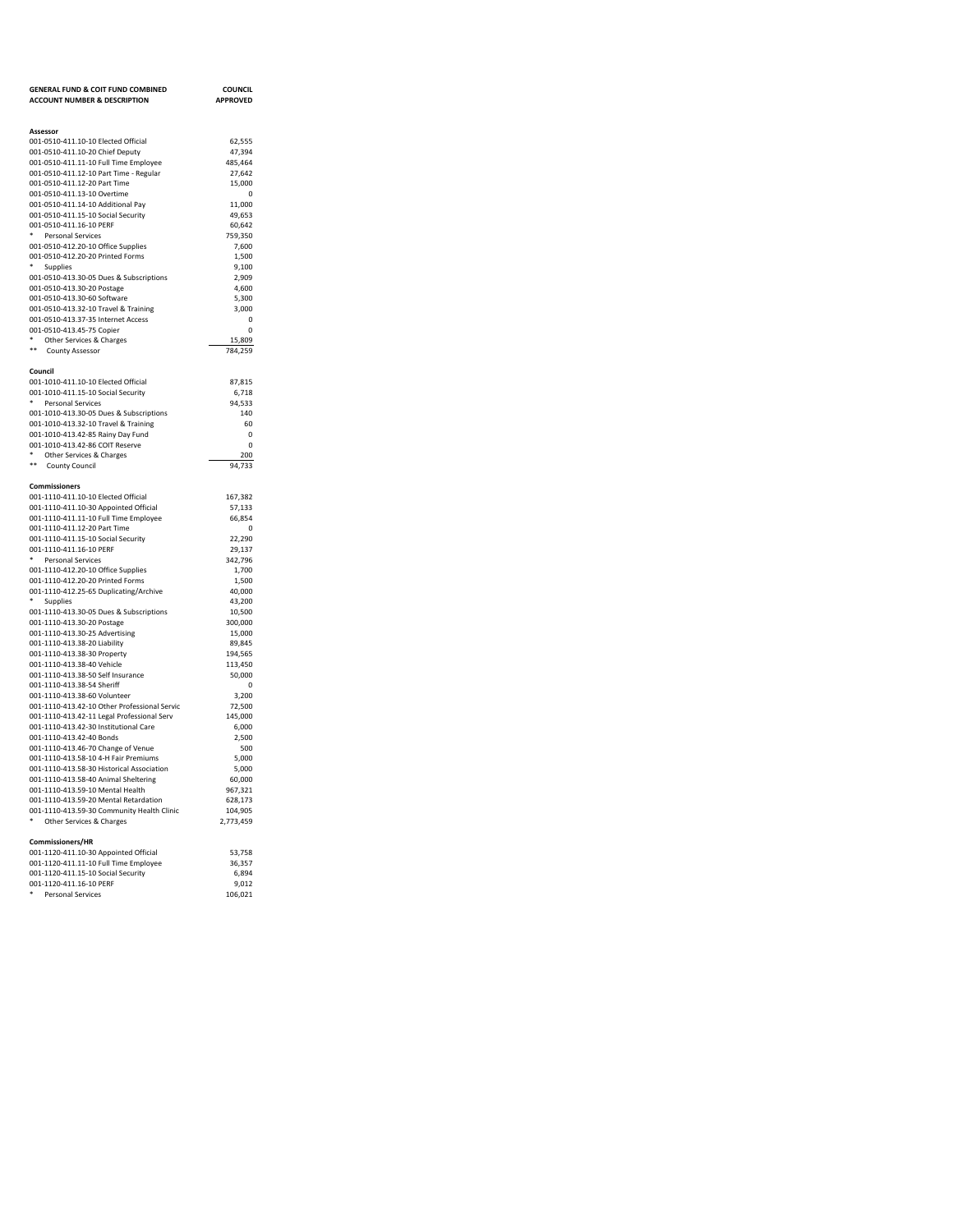| <b>GENERAL FUND &amp; COIT FUND COMBINED</b><br><b>ACCOUNT NUMBER &amp; DESCRIPTION</b> | <b>COUNCIL</b><br><b>APPROVED</b> |
|-----------------------------------------------------------------------------------------|-----------------------------------|
| <b>Commissioners/Maintenance</b>                                                        |                                   |
| 002-1130-411.10-30 Appointed Official                                                   | 55,164                            |
| 002-1130-411.11-10 Full Time Employee                                                   | 444,563                           |
| 002-1130-411.13-10 Overtime                                                             | 2,000                             |
| 002-1130-411.15-10 Social Security<br>002-1130-411.16-10 PERF                           | 38,383                            |
| ٠<br>Personal Services                                                                  | 50,173<br>590.283                 |
| 002-1130-412.25-10 Uniforms & Clothing                                                  | 2,500                             |
| ٠<br>Supplies                                                                           | 2,500                             |
| 002-1130-413.32-10 Travel & Training                                                    | 1,200                             |
| 002-1130-413.37-10 Electric                                                             | 305,000                           |
| 002-1130-413.37-20 Telephone<br>002-1130-413.37-40 Water & Sewage                       | 40,000<br>10.100                  |
| 002-1130-413.37-50 Heating Fuel                                                         | 115,000                           |
| 002-1130-413.37-55 Stormwater Fees                                                      | 16,500                            |
| Other Services & Charges                                                                | 487,800                           |
| <b>Commissioners/Soil &amp; Water</b>                                                   |                                   |
| 001-1140-411.11-10 Full Time Employee<br>001-1140-411.12-20 Part Time                   | 128,048<br>$\Omega$               |
| 001-1140-411.15-10 Social Security                                                      | 9,796                             |
| 001-1140-411.16-10 PERF                                                                 | 12,805                            |
| *<br>Personal Services                                                                  | 150,649                           |
| 001-1140-413.58-75 Soil & Water Conservation                                            | 15,000                            |
| Other Services & Charges                                                                | 15,000                            |
| **<br><b>County Commissioners</b>                                                       | 4,511,708                         |
| <b>MITS</b><br>002-1410-411.10-30 Appointed Official                                    | 35,479                            |
| 002-1410-411.11-10 Full Time Employee                                                   | 227,684                           |
| 002-1410-411.12-20 Part Time                                                            | 0                                 |
| 002-1410-411.13-10 Overtime                                                             | 0                                 |
| 002-1410-411.15-10 Social Security                                                      | 20,132                            |
| 002-1410-411.16-10 PERF<br>*                                                            | 26,317                            |
| <b>Personal Services</b>                                                                | 309,612                           |
| 002-1410-412.20-10 Office Supplies<br>002-1410-412.20-40 Printing Supplies              | 1,000<br>18,000                   |
| 002-1410-413.25-10 Uniforms & Clothing                                                  | 0                                 |
| ٠<br>Supplies                                                                           | 19,000                            |
| 002-1410-413.30-05 Dues & Subscriptions                                                 | 1,000                             |
| 002-1410-413.32-10 Travel & Training<br>*                                               | 12,000                            |
| Other Services & Charges<br>**<br>MITS                                                  | 13,000<br>341,612                 |
|                                                                                         |                                   |
| <b>Board of Election/Registration</b>                                                   |                                   |
| 002-2010-411.10-30 Appointed Official<br>002-2010-411.12-20 Part Time                   | 74,437<br>0                       |
| 002-2010-411.12-40 Election Workers                                                     | $\Omega$                          |
| 002-2010-411.12-50 Board Members                                                        | 0                                 |
| 002-2010-411.13-10 Overtime                                                             | $\Omega$                          |
| 002-2010-411.15-10 Social Security                                                      | 5,695                             |
| 002-2010-411.16-10 PERF<br>۰<br><b>Personal Services</b>                                | 7,444                             |
| 002-2010-412.20-10 Office Supplies                                                      | 87,576<br>500                     |
| 002-2010-412.20-20 Printed Forms                                                        | 0                                 |
| 002-2010-412.25-70 Election                                                             | 0                                 |
| ۰<br>Supplies                                                                           | 500                               |
| 002-2010-413.30-20 Postage                                                              | 10,000                            |
| 002-2010-413.30-25 Advertising<br>002-2010-413.30-60 Software                           | 0<br>0                            |
| 002-2010-413.32-10 Travel & Training                                                    | 500                               |
| 002-2010-413.43-15 Election                                                             | 0                                 |
| 002-2010-413.43-55 Hardware Maintenance                                                 |                                   |
| 002-2010-413.53-20 Meals                                                                | 0                                 |
| 002-2010-413.53-40 Rentals                                                              | 0                                 |
| 002-2010-413.53-80 Equip Transportation<br>002-2010-413.53-85 Services & Support        | 0<br>$\Omega$                     |
| *<br>Other Services & Charges                                                           | 10,500                            |
| 002-2010-414.62-25 Data Processing-Hardware                                             | 0                                 |
| ۰<br>Capital Outlay                                                                     | 0                                 |
| **<br>Voter Registration                                                                | 98,576                            |
| Area Plan<br>001-2510-411.10-30 Appointed Official                                      | 78,080                            |
| 001-2510-411.11-10 Full Time Employee                                                   | 643,206                           |
| 001-2510-411.12-20 Part Time                                                            | 2,000                             |
| 001-2510-411.15-10 Social Security                                                      | 55,332                            |
| 001-2510-411.16-10 PERF                                                                 | 72,129                            |
| ۰<br>Personal Services                                                                  | 850,747                           |
| 001-2510-412.20-10 Office Supplies                                                      | 4,000<br>1,000                    |
| 001-2510-412.20-45 Computer<br>001-2510-412.25-40 Signage                               | 2,000                             |
| 001-2510-412.25-46 Equipment Repair/Mainten.                                            | 1,100                             |
| ٠<br>Supplies                                                                           | 8,100                             |
| 001-2510-413.30-05 Dues & Subscriptions                                                 | 4,750                             |
| 001-2510-413.30-25 Advertising                                                          | 750                               |
| 001-2510-413.30-30 Blueprinting/Photo                                                   | 1,500                             |
| 001-2510-413.32-10 Travel & Training<br>001-2510-413.35-10 Building Lease               | 8,000<br>50                       |
| 001-2510-413.43-20 Legal Services                                                       | 30,000                            |
| * Other Services & Charges                                                              | 45,050                            |
| **<br>Area Plan                                                                         | 903,897                           |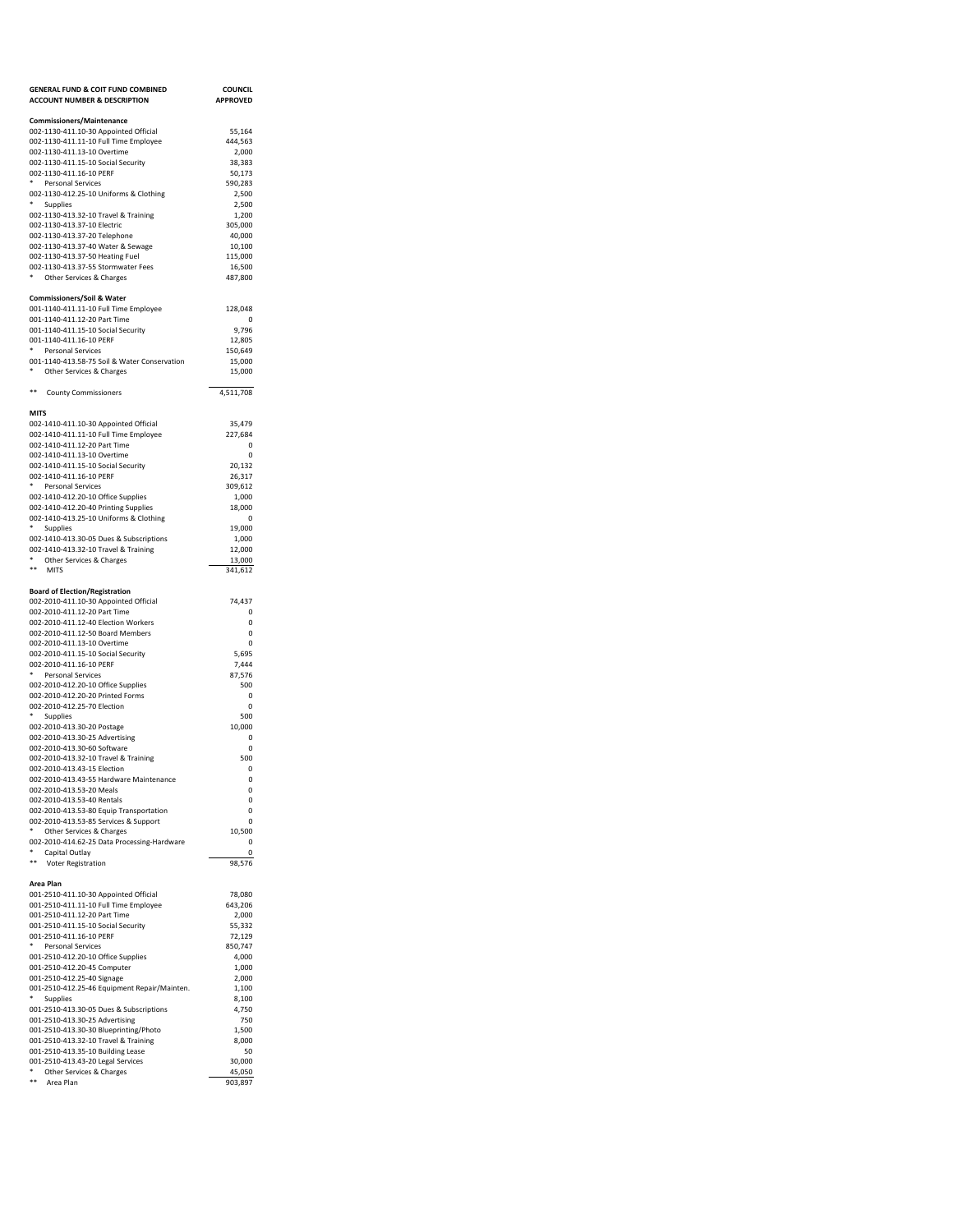| <b>GENERAL FUND &amp; COIT FUND COMBINED</b>                                        | <b>COUNCIL</b>    |
|-------------------------------------------------------------------------------------|-------------------|
| <b>ACCOUNT NUMBER &amp; DESCRIPTION</b>                                             | <b>APPROVED</b>   |
| <b>Building Commission</b>                                                          |                   |
| 001-2610-411.10-30 Appointed Official                                               | 55,164            |
| 001-2610-411.11-10 Full Time Employee                                               | 199,330           |
| 001-2610-411.15-10 Social Security                                                  | 19,469            |
| 001-2610-411.16-10 PERF                                                             | 25,450            |
| ۰<br><b>Personal Services</b>                                                       | 299,413           |
| 001-2610-412.20-10 Office Supplies<br>*                                             | 3,000             |
| Supplies                                                                            | 3,000             |
| 001-2610-413.30-05 Dues & Subscriptions<br>001-2610-413.30-10 Mileage Reimbursement | 1,500<br>20,000   |
| 001-2610-413.30-30 Blueprinting/Photo                                               | 500               |
| 001-2610-413.32-10 Travel & Training                                                | 1,000             |
| 001-2610-413.37-30 Cellular Telephone                                               | 1,500             |
| ٠<br>Other Services & Charges                                                       | 24,500            |
| **<br><b>Building Permits</b>                                                       | 326,913           |
|                                                                                     |                   |
| <b>Veteran Services</b><br>002-2810-411.10-30 Appointed Official                    | 43,320            |
| 002-2810-411.11-10 Full Time Employee                                               | 36,130            |
| 002-2810-411.15-10 Social Security                                                  | 6,078             |
| 002-2810-411.16-10 PERF                                                             | 7,945             |
| *<br>Personal Services                                                              | 93,473            |
| 002-2810-412.20-10 Office Supplies                                                  | 500               |
| 002-2810-412.25-45 Flags                                                            | 2,000             |
| ٠<br>Supplies                                                                       | 2,500             |
| 002-2810-413.32-10 Travel & Training                                                | 600               |
| 002-2810-413.43-90 Miscellaneous                                                    | 10,000            |
| 002-2810-413.56-45 Burial Allowance<br>*<br>Other Services & Charges                | 20,000<br>30,600  |
| **<br>Veteran Services                                                              | 126,573           |
|                                                                                     |                   |
| <b>Weights &amp; Measures</b>                                                       |                   |
| 002-2910-411.10-30 Appointed Official                                               | 44,012            |
| 002-2910-411.15-10 Social Security                                                  | 3,367             |
| 002-2910-411.16-10 PERF<br>٠                                                        | 4.402             |
| Personal Services<br>002-2910-412.20-10 Office Supplies                             | 51,781<br>700     |
| ٠<br>Supplies                                                                       | 700               |
| 002-2910-413.30-05 Dues & Subscriptions                                             | 200               |
| 002-2910-413.32-10 Travel & Training                                                | 750               |
| 002-2910-413.36-10 Maintenance & Repair                                             | 1,500             |
| 002-2910-413.62-90 Miscellaneous                                                    | 0                 |
| *<br>Other Services & Charges                                                       | 2,450             |
| **<br>Weights & Measurements                                                        | 54,931            |
| Villa                                                                               |                   |
| 001-3510-411.10-30 Appointed Official                                               | 61,240            |
| 001-3510-411.11-10 Full Time Employee                                               | 638,211           |
| 001-3510-411.12-20 Part Time                                                        | 35,000            |
| 001-3510-411.13-10 Overtime                                                         | 8,500             |
| 001-3510-411.15-10 Social Security                                                  | 56,836            |
| 001-3510-411.16-10 PERF                                                             | 70,796            |
| *<br>Personal Services                                                              | 870,583           |
| 001-3510-412.20-10 Office Supplies<br>001-3510-412.20-60 Operating                  | 900               |
| 001-3510-412.25-05 Food                                                             | 42,000<br>114,000 |
| 001-3510-412.25-15 Recreation & Crafts                                              | 600               |
| 001-3510-412.25-20 Farm                                                             | 4,800             |
| ۰<br>Supplies                                                                       | 162,300           |
| 001-3510-413.25-25 Medical                                                          | 12,000            |
| 001-3510-413.30-10 Mileage Reimbursement                                            | 600               |
| 001-3510-413.32-20 Training/Certifications                                          | 300               |
| 001-3510-413.35-05 Structures                                                       | 0                 |
| 001-3510-413.35-20 Maintenance & Repair<br>001-3510-413.36-10 Maintenance & Repair  | 7,500<br>10,000   |
| 001-3510-413.37-10 Electric                                                         | 40,000            |
| 001-3510-413.37-20 Telephone                                                        | 150               |
| 001-3510-413.37-40 Water & Sewage                                                   | 30,000            |
| 001-3510-413.37-50 Heating Fuel                                                     | 33,000            |
| 001-3510-413.40-05 Maintenance                                                      | 8,300             |
| 001-3510-413.42-10 Other Professional Servic                                        | 12,000            |
| 001-3510-413.42-15 Legal Notices                                                    | 100               |
| 001-3510-413.43-50 Repair & Maintenance                                             | 0                 |
| 001-3510-413.43-90 Miscellaneous<br>001-3510-413.56-70 Furniture Repair             | 5,000<br>1,000    |
| ۰<br>Other Services & Charges                                                       | 159,950           |
| ** Villa                                                                            | 1,192,833         |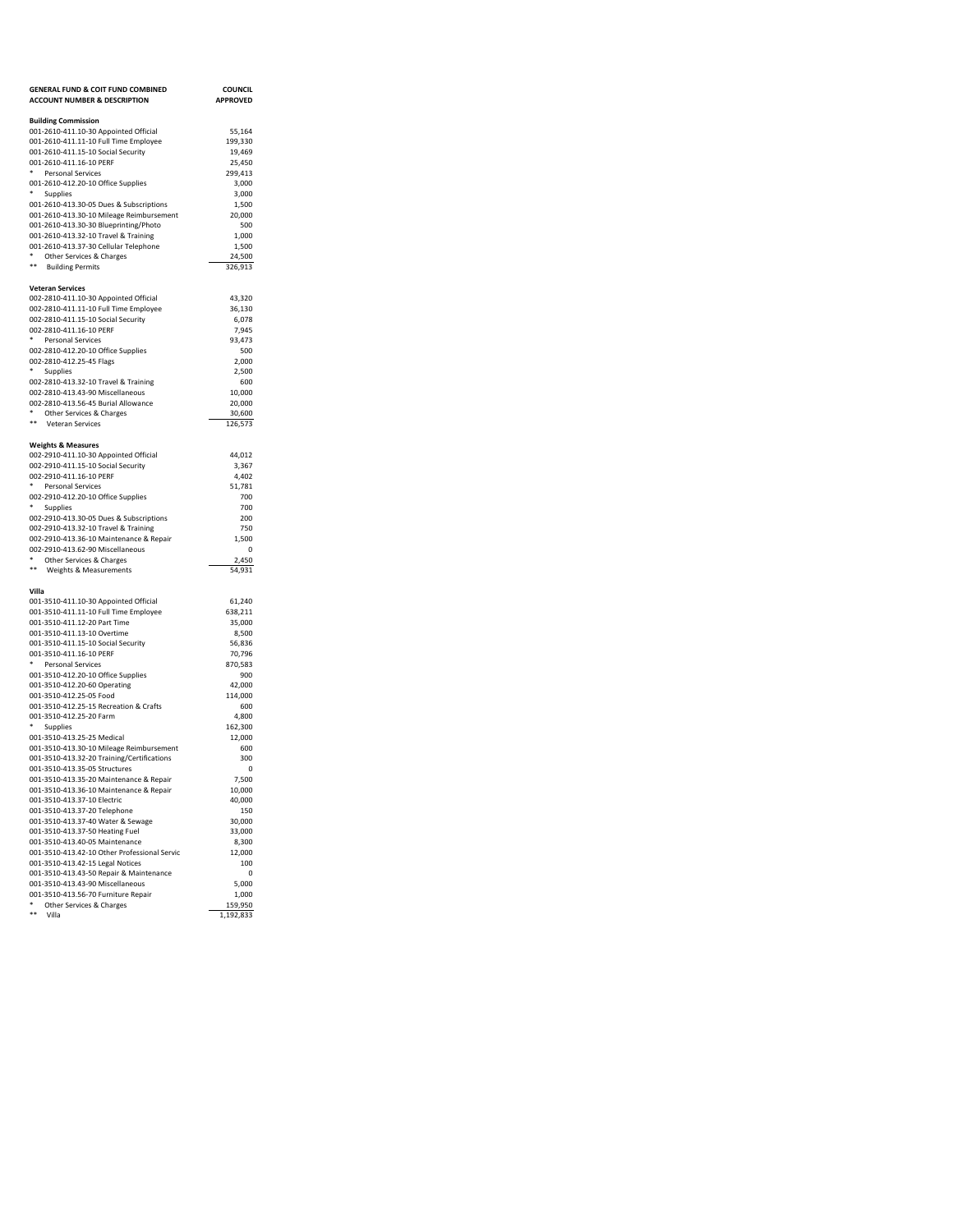| <b>GENERAL FUND &amp; COIT FUND COMBINED</b>                                 | <b>COUNCIL</b>              |
|------------------------------------------------------------------------------|-----------------------------|
| <b>ACCOUNT NUMBER &amp; DESCRIPTION</b>                                      | <b>APPROVED</b>             |
|                                                                              |                             |
| <b>Cary Home</b><br>001-3610-411.10-30 Appointed Official                    | 78,111                      |
| 001-3610-411.11-10 Full Time Employee                                        | 902,478                     |
| 001-3610-411.12-10 Part Time - Regular                                       | 20.869                      |
| 001-3610-411.12-20 Part Time                                                 | 90.000                      |
| 001-3610-411.13-10 Overtime                                                  | 36,000                      |
| 001-3610-411.15-10 Social Security                                           | 86,251                      |
| 001-3610-411.16-10 PERF<br>٠<br>Personal Services                            | 101,659<br>1,315,368        |
| 001-3610-412.20-10 Office Supplies                                           | 6,500                       |
| 001-3610-412.20-60 Operating                                                 | $\mathbf 0$                 |
| 001-3610-412.22-10 Maintenance                                               | 7,500                       |
| 001-3610-412.23-10 Cleaning Supplies                                         | 5,500                       |
| 001-3610-412.25-05 Food                                                      | 60,000                      |
| 001-3610-412.25-10 Uniforms & Clothing                                       | $\Omega$                    |
| 001-3610-412.25-25 Medical                                                   | 6.000                       |
| Supplies<br>001-3610-413.30-05 Dues & Subscriptions                          | 85,500<br>3,000             |
| 001-3610-413.32-10 Travel & Training                                         | 3,000                       |
| 001-3610-413.35-20 Maintenance & Repair                                      | 9,000                       |
| 001-3610-413.36-10 Maintenance & Repair                                      | 6,000                       |
| 001-3610-413.37-90 Utilities/Miscellaneous                                   | 50.000                      |
| 001-3610-413.42-10 Other Professional Servic                                 | 99.000                      |
| ٠<br>Other Services & Charges                                                | 170,000                     |
| 001-3610-414.62-25 Data Processing-Hardware                                  | $\mathbf 0$<br>$\mathbf{0}$ |
| 001-3610-414.62-70 Vehicles (Plated)<br>Capital Outlay                       | $\Omega$                    |
| **<br>Cary Home                                                              | 1.570.868                   |
|                                                                              |                             |
| <b>Juvenile Alternatives</b>                                                 |                             |
| 001-3710-411.11-10 Full Time Employee                                        | 38,328                      |
| 001-3710-411.12-20 Part Time                                                 | 37,600                      |
| 001-3710-411.15-10 Social Security                                           | 5,809                       |
| 001-3710-411.16-10 PERF<br><b>Personal Services</b>                          | 3,833<br>85,570             |
| 001-3710-412.20-10 Office Supplies                                           | 500                         |
| 001-3710-412.25-05 Food                                                      | $\Omega$                    |
| ٠<br>Supplies                                                                | 500                         |
| 001-3710-423.32-10 Travel & Training                                         | 500                         |
| Other Services & Charges                                                     | 500                         |
| Juvenile Alternatives                                                        | 86.570                      |
| <b>Parks &amp; Recreation</b>                                                |                             |
| 001-4310-461.10-30 Appointed Official                                        | 61,240                      |
| 001-4310-461.11-10 Full Time Employee                                        | 433,324                     |
| 001-4310-461.12-20 Part Time                                                 | 39,000                      |
| 001-4310-461.13-10 Overtime                                                  | $\Omega$                    |
| 001-4310-461.15-10 Social Security                                           | 40.818                      |
| 001-4310-461.16-10 PERF                                                      | 49.457                      |
| 001-4310-461.17-50 Workers Compensation<br>Personal Services                 | 13,400<br>637,239           |
| 001-4310-462.20-10 Office Supplies                                           | 2,750                       |
| 001-4310-462.22-20 Gas & Oil                                                 | 30,000                      |
| 001-4310-462.23-10 Cleaning Supplies                                         | $\mathbf 0$                 |
| 001-4310-462.23-30 Grounds Maintenance                                       | 4,500                       |
| 001-4310-462.23-40 Parts                                                     | 11,000                      |
| 001-4310-462.25-10 Uniforms & Clothing<br>٠                                  | 250                         |
| Supplies<br>001-4310-463.30-05 Dues & Subscriptions                          | 48,500<br>150               |
| 001-4310-463.30-20 Postage                                                   | 300                         |
| 001-4310-463.30-25 Advertising                                               | $\Omega$                    |
| 001-4310-463.32-10 Travel & Training                                         | 1,000                       |
| 001-4310-463.35-20 Repair & Maintenance                                      | $\Omega$                    |
| 001-4310-463.36-10 Maintenance & Repair                                      | 109,000                     |
| 001-4310-463.37-90 Utilities/Miscellaneous                                   | 109,000                     |
| 001-4310-463.38-10 Building/Insurance                                        | 28,500                      |
| 001-4310-463.42-10 Professional Services<br>001-4310-463.42-25 Board Members | 10,000<br>2,100             |
| 001-4310-463.42-55 Recording Fees                                            | 100                         |
| 001-4310-463.42-60 Property/Drainage Tax                                     | 100                         |
| Other Services & Charges                                                     | 260,250                     |
| $\star$<br>Parks & Recreation                                                | 945,989                     |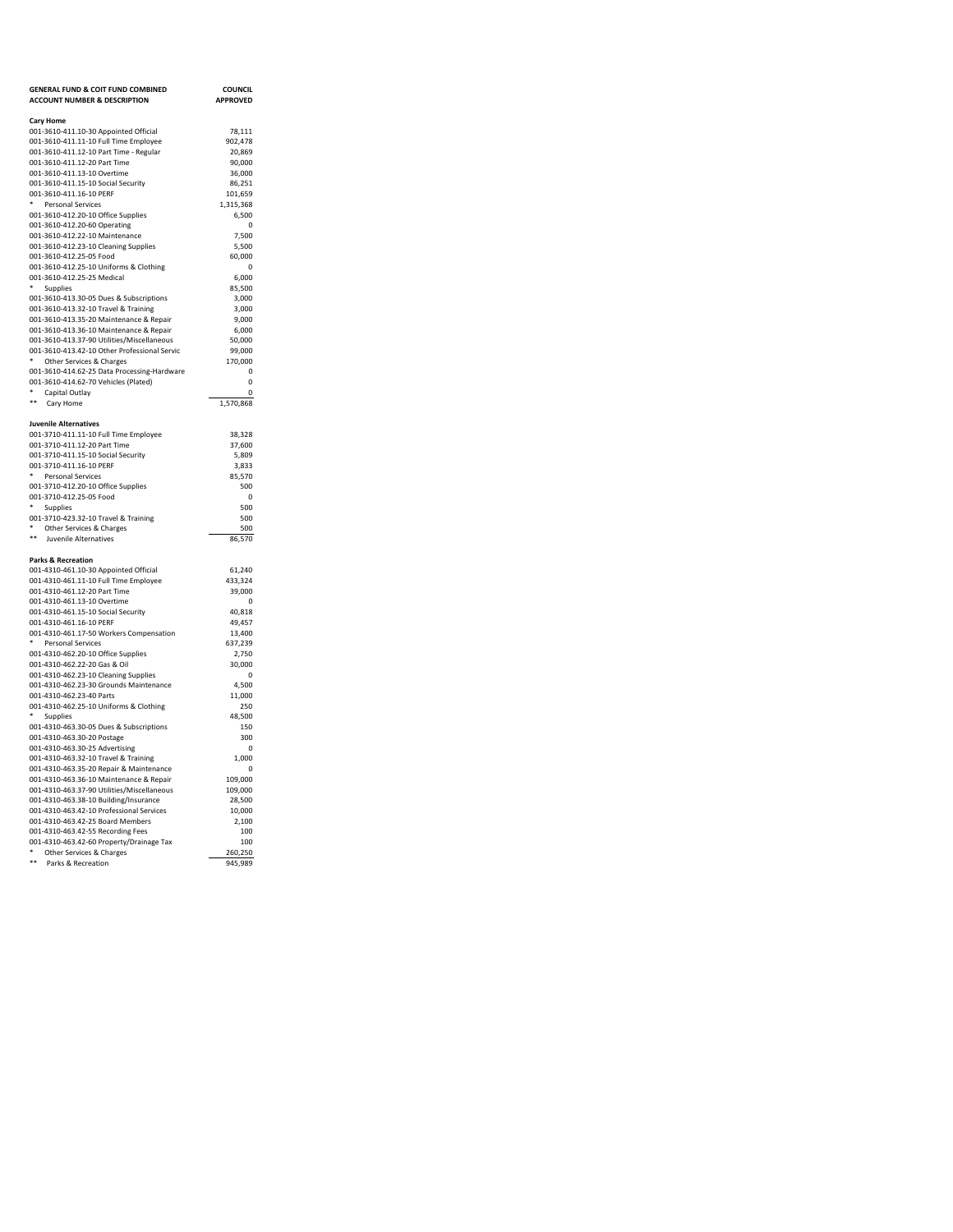| <b>GENERAL FUND &amp; COIT FUND COMBINED</b>                                    | <b>COUNCIL</b>   |
|---------------------------------------------------------------------------------|------------------|
| <b>ACCOUNT NUMBER &amp; DESCRIPTION</b>                                         | <b>APPROVED</b>  |
| <b>Extension</b>                                                                |                  |
| 002-4410-411.11-10 Full Time Employee                                           | 100,882          |
| 002-4410-411.12-20 Part Time                                                    | 9,180            |
| 002-4410-411.13-10 Overtime<br>002-4410-411.15-10 Social Security               | 5,610<br>8,849   |
| 002-4410-411.16-10 PERF                                                         | 10,650           |
| * Personal Services                                                             | 135,171          |
| 002-4410-412.20-10 Office Supplies                                              | 12,500           |
| 002-4410-412.23-10 Cleaning Supplies<br>002-4410-412.23-30 Grounds              | 2,000<br>200     |
| ٠<br>Supplies                                                                   | 14,700           |
| 002-4410-413.30-05 Dues & Subscriptions                                         | 1,000            |
| 002-4410-413.30-10 Mileage Reimbursement                                        | 5,000            |
| 002-4410-413.30-20 Postage                                                      | 13,000           |
| 002-4410-413.30-65 Computer Lease<br>002-4410-413.32-10 Travel & Training       | 6,800<br>2,500   |
| 002-4410-413.35-20 Maintenance & Repair                                         | 3,000            |
| 002-4410-413.36-40 Office Equipment & Parts                                     | 1,000            |
| 002-4410-413.37-20 Telephone                                                    | 3,000            |
| 002-4410-413.37-90 Utilities/Miscellaneous                                      | 14,000           |
| 002-4410-413.43-10 Contractual Services<br>002-4410-413.43-40 Snow Removal      | 6,000<br>1,500   |
| 002-4410-413.43-45 Cleaning                                                     | 151              |
| 002-4410-413.43-60 Contracts-Educator                                           | 190,820          |
| *<br>Other Services & Charges                                                   | 247,771          |
| $***$<br><b>County Extension</b>                                                | 397,642          |
| <b>Fairgrounds</b>                                                              |                  |
| 001-4510-411.10-30 Appointed Official                                           | 33,608           |
| 001-4510-411.12-10 Part Time - Regular                                          | 25,197           |
| 001-4510-411.13-10 Overtime                                                     | 600              |
| 001-4510-411.15-10 Social Security<br>001-4510-411.16-10 PERF                   | 4.545<br>3,421   |
| *<br>Personal Services                                                          | 67,371           |
| 001-4510-412.20-10 Office Supplies                                              | 500              |
| 001-4510-412.22-10 Maintenance                                                  | 6,000            |
| 001-4510-412.23-10 Cleaning Supplies                                            | 6,000            |
| 001-4510-412.23-30 Grounds<br>001-4510-412.23-90 Miscellaneous                  | 6,000<br>2,000   |
| 001-4510-412.25-10 Uniforms & Clothing                                          | 0                |
| Supplies                                                                        | 20,500           |
| 001-4510-413.30-70 Machinery Repair                                             | 5,000            |
| 001-4510-413.32-10 Travel & Training                                            | 750              |
| 001-4510-413.35-20 Maintenance & Repair<br>001-4510-413.37-70 Dumpster          | 36,000<br>3,500  |
| 001-4510-413.37-90 Utilities/Miscellaneous                                      | 60,000           |
| ٠<br>Other Services & Charges                                                   | 105,250          |
| **<br>Fairgrounds                                                               | 193,121          |
|                                                                                 |                  |
| Coroner<br>001-5010-411.10-10 Elected Official                                  | 27,425           |
| 001-5010-411.11-10 Full Time Employee                                           | 30,952           |
| 001-5010-411.12-20 Part Time                                                    | 10,000           |
| 001-5010-411.12-90 Part Time - Misc                                             | 3,000            |
| 001-5010-411.15-10 Social Security<br>001-5010-411.16-10 PERF                   | 5,461<br>5,838   |
| ٠<br>Personal Services                                                          | 82,676           |
| 001-5010-412.20-10 Office Supplies                                              | 1,000            |
| 001-5010-412.25-25 Medical                                                      | 12,000           |
| *<br>Supplies                                                                   | 13,000           |
| 001-5010-413.30-05 Dues & Subscriptions<br>001-5010-413.32-10 Travel & Training | 1,000<br>7,000   |
| 001-5010-413.37-20 Telephone                                                    | 500              |
| 001-5010-413.40-20 Supplies                                                     | 100              |
| 001-5010-413.56-15 Medical Service                                              | 8,000            |
| 001-5010-413.56-20 Autopsies                                                    | 75,000<br>35,000 |
| 001-5010-413.56-25 Body Transfer Services<br>٠<br>Other Services & Charges      | 126,600          |
| $\ast\ast$<br>Coroner                                                           | 222,276          |
|                                                                                 |                  |
| TEMA<br>001-5210-421.10-30 Appointed Official                                   | 55,164           |
| 001-5210-421.11-10 Full Time Employee                                           | 101,467          |
| 001-5210-421.13-10 Overtime                                                     | 2,000            |
| 001-5210-421.15-10 Social Security                                              | 12,136           |
| 001-5210-421.16-10 PERF<br>٠                                                    | 15,864           |
| Personal Services<br>001-5210-422.20-10 Office Supplies                         | 186,631<br>4,500 |
| 001-5210-422.22-10 Maintenance                                                  | 25,600           |
| 001-5210-422.25-10 Uniforms & Clothing                                          | 800              |
| Supplies                                                                        |                  |
| 001-5210-423.30-05 Dues & Subscriptions                                         | 30,900           |
|                                                                                 | 5,500            |
| 001-5210-423.30-40 Physical Examinations                                        | 1,500            |
| 001-5210-423.32-10 Travel & Training<br>001-5210-423.36-10 Maintenance & Repair | 1,200<br>3,000   |
| 001-5210-423.37-10 Electric                                                     | 4,700            |
| 001-5210-423.37-20 Telephone<br>۰<br>Other Services & Charges                   | 4,800<br>20,700  |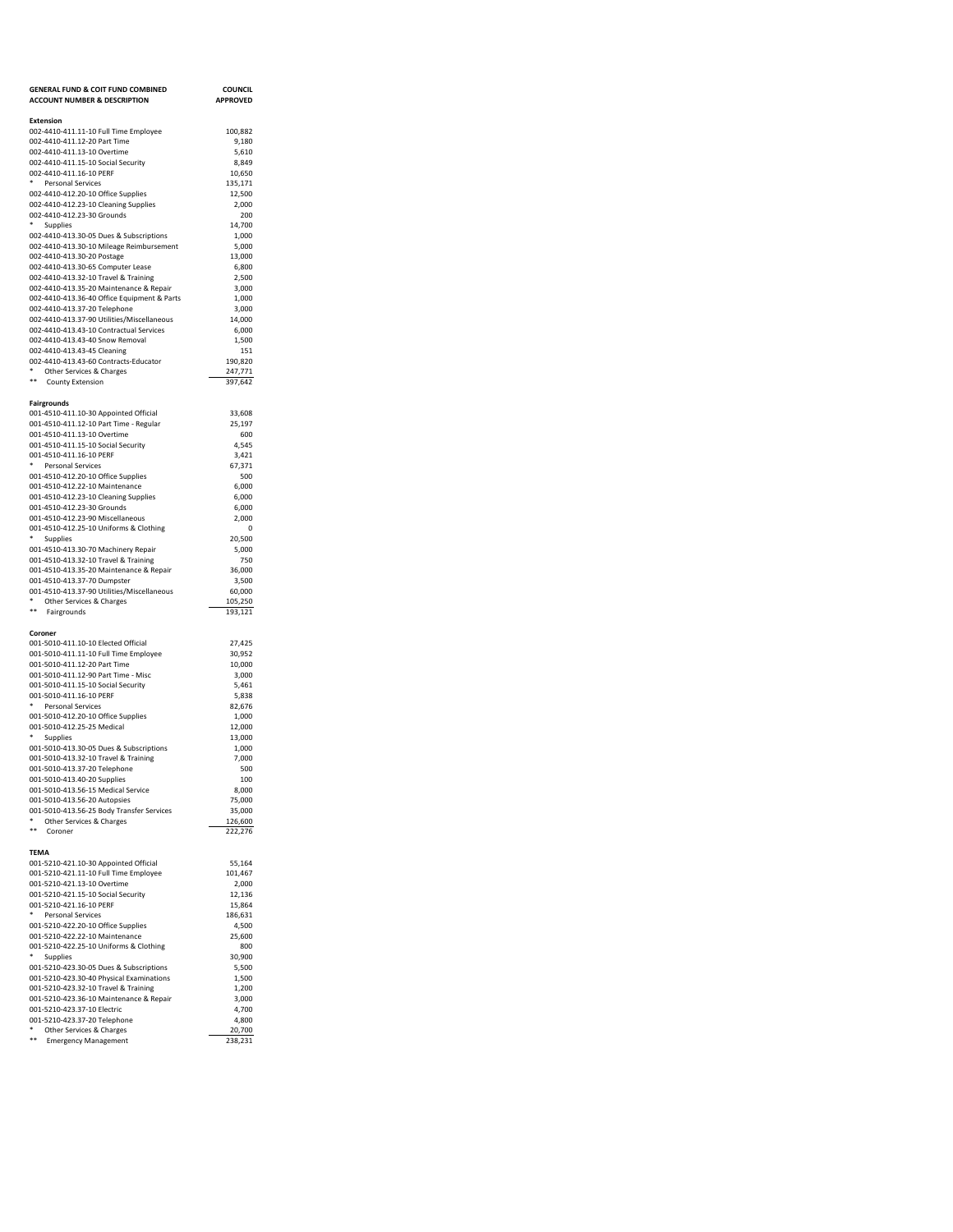| <b>GENERAL FUND &amp; COIT FUND COMBINED</b>                                           | <b>COUNCIL</b>     |
|----------------------------------------------------------------------------------------|--------------------|
| <b>ACCOUNT NUMBER &amp; DESCRIPTION</b>                                                | <b>APPROVED</b>    |
| Sheriff/Jail                                                                           |                    |
| 001-5410-421.10-10 Elected Official                                                    | 108,810            |
| 001-5410-421.11-10 Full Time Employee                                                  | 3,811,095          |
| 001-5410-421.11-15 Sheriff Deputies                                                    | 2,340,567          |
| 001-5410-421.12-20 Part Time                                                           | 15,000             |
| 001-5410-421.12-50 Board Members                                                       | 3.000              |
| 001-5410-421.13-10 Overtime<br>001-5410-421.14-20 Additional Pay(Specialty)            | 200.000<br>40.000  |
| 001-5410-421.15-10 Social Security                                                     | 498,664            |
| 001-5410-421.16-10 PERF                                                                | 415,991            |
| 001-5410-421.16-20 Sheriff Retirement                                                  | 454,220            |
| ٠<br><b>Personal Services</b>                                                          | 7,887,347          |
| 001-5410-422.20-10 Office Supplies                                                     | 13,000             |
| 001-5410-422.22-10 Maintenance                                                         | 120,000            |
| 001-5410-422.25-05 Food                                                                | 450,000            |
| 001-5410-422.25-10 Uniforms & Clothing                                                 | 21,000             |
| 001-5410-422.25-25 Medical<br>001-5410-422.25-30 Cleaning & Laundry                    | 150,000<br>5,000   |
| 001-5410-422.25-80 Vehicle                                                             | 360,000            |
| Supplies                                                                               | 1,119,000          |
| 001-5410-423.30-20 Postage                                                             | 2,000              |
| 001-5410-423.32-20 Training/Certificates                                               | 9.000              |
| 001-5410-423.37-20 Telephone                                                           | 10,000             |
| 001-5410-423.37-90 Miscellaneous                                                       | $\mathbf 0$        |
| 001-5410-423.42-10 Other Professional Servic                                           | 4,000              |
| 001-5410-423.42-30 Institutional Care                                                  | 100,000            |
| 001-5410-423.46-30 Return of Fugitives<br>۰                                            | 18,000             |
| Other Services & Charges<br>001-5420-422.20-10 Office Supplies                         | 143,000<br>100.000 |
| 001-5420-422.25-10 Uniforms & Clothing                                                 | 8,000              |
| ۰<br>Supplies                                                                          | 108,000            |
| 001-5420-423.37-90 Miscellaneous                                                       | 360,000            |
| * Other Services & Charges                                                             | 360,000            |
| **<br>Sheriff                                                                          | 9,617,347          |
|                                                                                        |                    |
| Clerk<br>001-5810-411.10-10 Elected Official                                           |                    |
| 001-5810-411.10-20 Chief Deputy                                                        | 62,555<br>47,394   |
| 001-5810-411.11-10 Full Time Employee                                                  | 876,468            |
| 001-5810-411.12-20 Part Time                                                           | 45,000             |
| 001-5810-411.15-10 Social Security                                                     | 78.904             |
| 001-5810-411.16-10 PERF                                                                | 98,642             |
| ۰<br><b>Personal Services</b>                                                          | 1,208,963          |
| 001-5810-412.20-10 Office Supplies                                                     | 19,500             |
| 001-5810-412.20-20 Printed Forms<br>۰                                                  | 9.500              |
| Supplies                                                                               | 29.000<br>5,000    |
| 001-5810-413.25-46 Equip Repair/Maintenance<br>001-5810-413.30-05 Dues & Subscriptions | 450                |
| 001-5810-413.30-18 PO Box                                                              | 175                |
| 001-5810-413.32-10 Travel & Training                                                   | 3.500              |
| 001-5810-413.42-10 Other Professional Servic                                           | 500                |
| 001-5810-413.46-25 Translator                                                          | 500                |
| * Other Services & Charges                                                             | 10,125             |
| **<br>Clerk                                                                            | 1,248,088          |
|                                                                                        |                    |
| Prosecutor<br>001-5910-411.11-10 Full Time Employee                                    | 1,636,886          |
| 001-5910-411.12-20 Part Time                                                           | $\Omega$           |
| 001-5910-411.13-10 Overtime                                                            | $\mathbf 0$        |
| 001-5910-411.15-10 Social Security                                                     | 125,222            |
| 001-5910-411.16-10 PERF                                                                | 163,689            |
| ٠<br>Personal Services                                                                 | 1,925,797          |
| 001-5920-411.11-10 Full Time Employee                                                  | 636,739            |
| 001-5920-411.11-60 Child Support Supervisor                                            | $\Omega$           |
| 001-5920-411.12-20 Part Time                                                           | $\Omega$           |
| 001-5920-411.15-10 Social Security                                                     | 48,711             |
| 001-5920-411.16-10 PERF<br>۰<br><b>Personal Services</b>                               | 63,674<br>749,124  |
| 001-5920-412.20-10 Office Supplies                                                     | 0                  |
| * Supplies                                                                             | $\mathbf 0$        |
| 001-5920-413.30-90 General Operating-Misc                                              | 3,000              |
| 001-5920-413.32-10 Travel & Training                                                   | $\Omega$           |
| Other Services & Charges                                                               | 3,000              |
| نه به<br>Prosecutor                                                                    | 2,677,921          |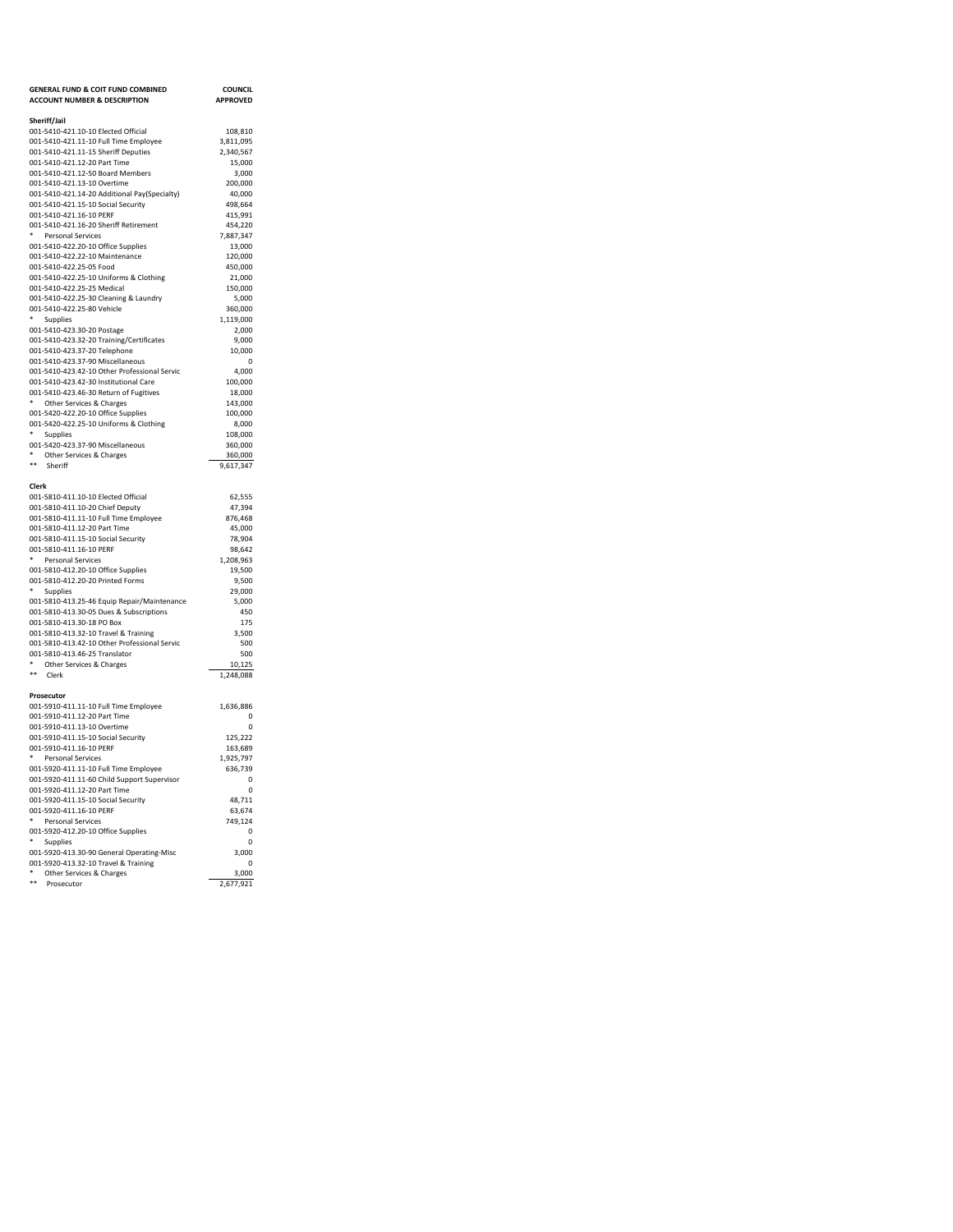| <b>GENERAL FUND &amp; COIT FUND COMBINED</b>                                    | <b>COUNCIL</b>       |
|---------------------------------------------------------------------------------|----------------------|
| <b>ACCOUNT NUMBER &amp; DESCRIPTION</b>                                         | <b>APPROVED</b>      |
|                                                                                 |                      |
|                                                                                 |                      |
| Ancillary<br>001-6010-411.11-10 Full Time Employee                              | 83,049               |
| 001-6010-411.12-20 Part Time                                                    | 22,000               |
| 001-6010-411.13-10 Overtime                                                     | 4,000                |
| 001-6010-411.15-10 Social Security                                              | 8,343                |
| 001-6010-411.16-10 PERF                                                         | 8,705                |
| Personal Services                                                               | 126,097              |
| 001-6010-412.20-10 Office Supplies<br>٠                                         | 300                  |
| Supplies<br>001-6010-413.46-25 Translator                                       | 300<br>1,000         |
| 001-6010-413.46-50 Pauper Transcripts                                           | 60,000               |
| *<br>Other Services & Charges                                                   | 61,000               |
| **<br>Ancillary                                                                 | 187,397              |
|                                                                                 |                      |
| <b>Public Defender</b>                                                          |                      |
| 001-6310-411.10-20 Chief Deputy                                                 | 87.804               |
| 001-6310-411.10-30 Appointed Official                                           | 117,072              |
| 001-6310-411.11-10 Full Time Employee<br>001-6310-411.12-10 Part Time - Regular | 196,196<br>713,502   |
| 001-6310-411.12-20 Part Time                                                    | 40,000               |
| 001-6310-411.13-10 Overtime                                                     | 12,000               |
| 001-6310-411.15-10 Social Security                                              | 89,243               |
| 001-6310-411.16-10 PERF                                                         | 41,308               |
| *<br>Personal Services                                                          | 1,297,125            |
| 001-6310-412.20-10 Office Supplies                                              | 7,500                |
| *<br>Supplies                                                                   | 7,500                |
| 001-6310-413.32-10 Travel & Training                                            | 3,500                |
| 001-6310-413.42-10 Other Professional Servic                                    | 150,000              |
| 001-6310-413.46-55 Law Book Subscriptions<br>Other Services & Charges           | 12,875               |
| **<br>Public Defender                                                           | 166,375<br>1,471,000 |
|                                                                                 |                      |
| Probation                                                                       |                      |
| 001-6410-421.10-30 Appointed Official                                           | 70,017               |
| 001-6410-421.11-10 Full Time Employee                                           | 1,107,483            |
| 001-6410-421.12-20 Part Time                                                    | 62,635               |
| 001-6410-421.13-10 Overtime                                                     | $^{\circ}$           |
| 001-6410-421.15-10 Social Security<br>001-6410-421.16-10 PERF                   | 94,871               |
| Personal Services                                                               | 117,750<br>1,452,756 |
| **<br>Probation                                                                 | 1,452,756            |
|                                                                                 |                      |
| Magistrate                                                                      |                      |
| 001-6510-411.11-10 Full Time Employee                                           | 41,601               |
| 001-6510-411.12-10 Part Time - Regular                                          | 31,342               |
| 001-6510-411.15-10 Social Security                                              | 5,581                |
| 001-6510-411.16-10 PERF<br>Personal Services                                    | 4,161<br>82,685      |
| 001-6510-412.20-10 Office Supplies                                              | 800                  |
| Supplies                                                                        | 800                  |
| 001-6510-413.30-05 Dues & Subscriptions                                         | 200                  |
| 001-6510-413.32-10 Travel & Training                                            | 800                  |
| 001-6510-413.46-55 Law Book Subscriptions                                       | 200                  |
| ٠<br>Other Services & Charges                                                   | 1,200                |
| **<br>Magistrate                                                                | 84,685               |
|                                                                                 |                      |
| Juvenile Magistrate<br>001-6520-411.10-30 Appointed Official                    | 41,393               |
| 001-6520-411.11-10 Full Time Employee                                           | 81,283               |
| 001-6520-411.12-20 Part Time                                                    | 0                    |
| 001-6520-411.13-10 Overtime                                                     | 0                    |
| 001-6520-411.15-10 Social Security                                              | 9,385                |
| 001-6520-411.16-10 PERF                                                         | 12,268               |
| ۰<br><b>Personal Services</b>                                                   | 144,329              |
| 001-6520-412.20-10 Office Supplies<br>۰                                         | 750                  |
| Supplies<br>001-6520-413.30-05 Dues & Subscriptions                             | 750<br>500           |
| 001-6520-413.32-10 Travel & Training                                            | 750                  |
| 001-6520-413.37-35 Internet Access                                              | 550                  |
| 001-6520-413.46-20 Pauper Attorney                                              | 20,000               |
| 001-6520-413.46-45 Judge Pro-tem                                                | 1,000                |
| 001-6520-413.46-55 Law Book Subscriptions                                       | 500                  |
| 001-6520-413.62-27 Software                                                     | 0                    |
| ۰<br>Other Services & Charges<br>**                                             | 23,300               |
| Juvenile Magistrate                                                             | 168,379              |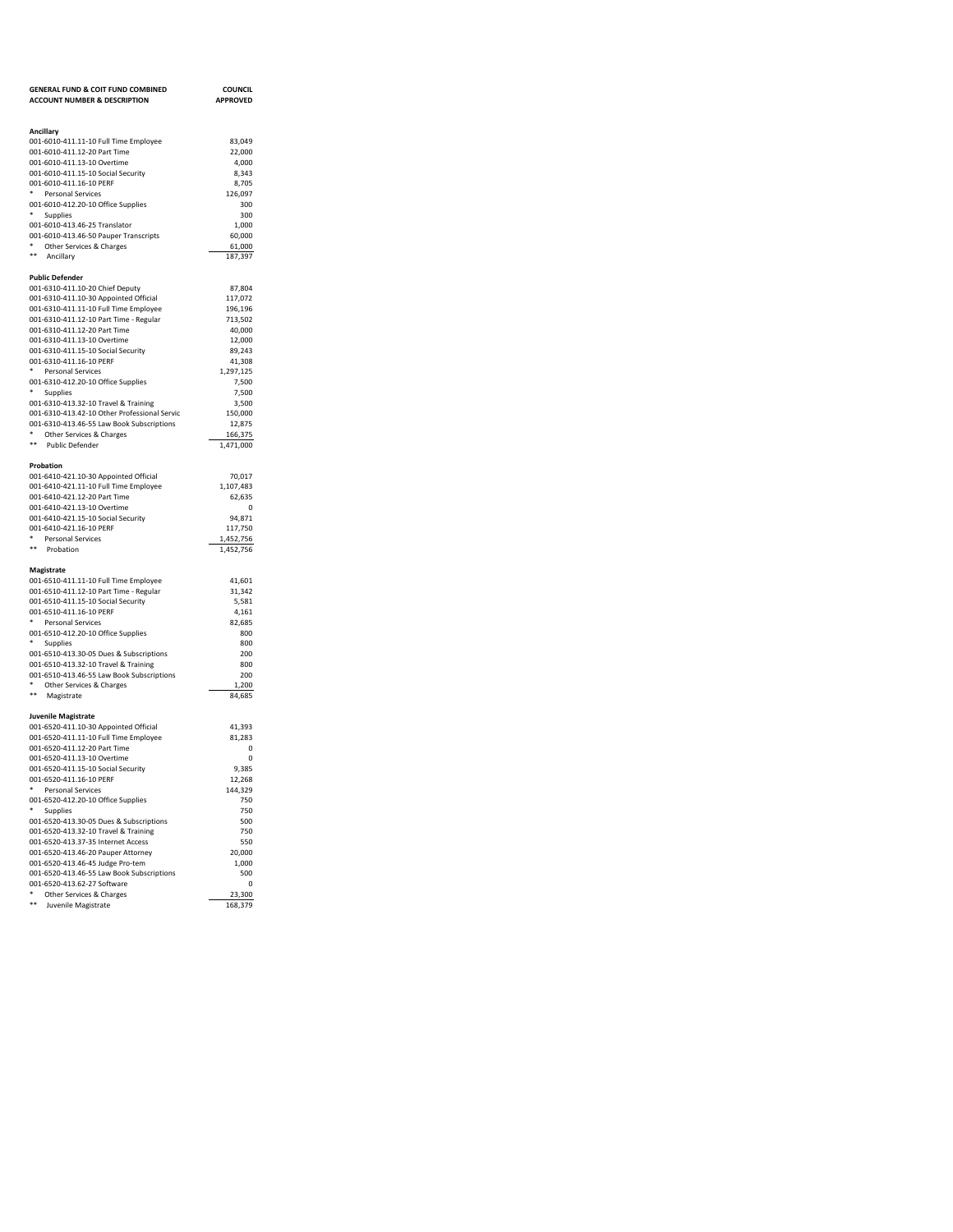| <b>GENERAL FUND &amp; COIT FUND COMBINED</b>                          | <b>COUNCIL</b>   |
|-----------------------------------------------------------------------|------------------|
| <b>ACCOUNT NUMBER &amp; DESCRIPTION</b>                               | <b>APPROVED</b>  |
|                                                                       |                  |
| <b>Circuit Court</b>                                                  |                  |
| 001-7010-411.11-10 Full Time Employee<br>001-7010-411.12-20 Part Time | 126,521          |
| 001-7010-411.15-10 Social Security                                    | 2,000<br>9,832   |
| 001-7010-411.16-10 PERF                                               | 12,653           |
| ٠<br>Personal Services                                                | 151,006          |
| 001-7010-412.20-10 Office Supplies                                    | 800              |
| *<br>Supplies                                                         | 800              |
| 001-7010-413.30-05 Dues & Subscriptions                               | 550              |
| 001-7010-413.32-10 Travel & Training                                  | 250              |
| 001-7010-413.42-10 Other Professional Servic                          | 2,500            |
| 001-7010-413.46-05 Jury Expense                                       | 5,000            |
| 001-7010-413.46-20 Pauper Attorney                                    | 25,000           |
| 001-7010-413.46-45 Judge Pro-tem                                      | 1,000            |
| 001-7010-413.46-55 Law Book Subscriptions                             | 4,000            |
| 001-7010-413.46-85 Guardian Ad Litem<br>۰                             | 500              |
| Other Services & Charges<br>**                                        | 38,800           |
| <b>Circuit Court</b>                                                  | 190,606          |
| <b>Superior Court 1</b>                                               |                  |
| 001-7101-411.11-10 Full Time Employee                                 | 80,206           |
| 001-7101-411.12-20 Part Time                                          | 4,000            |
| 001-7101-411.13-10 Overtime                                           | 3,500            |
| 001-7101-411.15-10 Social Security                                    | 6,710            |
| 001-7101-411.16-10 PERF                                               | 8,371            |
| *<br>Personal Services                                                | 102,787          |
| 001-7101-412.20-10 Office Supplies                                    | 1,000            |
| 001-7101-412.20-40 Printing Supplies                                  | 300              |
| ٠<br>Supplies                                                         | 1,300            |
| 001-7101-413.32-10 Travel & Training                                  | 500              |
| 001-7101-413.42-10 Other Professional Servic                          | 3.000            |
| 001-7101-413.46-05 Jury Expense                                       | 0                |
| 001-7101-413.46-20 Pauper Attorney                                    | 50,000           |
| 001-7101-413.46-40 Evaluation Services                                | 5,000            |
| 001-7101-413.46-45 Judge Pro-tem                                      | 500              |
| 001-7101-413.46-55 Law Book Subscriptions                             | 1,000            |
| * Other Services & Charges                                            | 60,000           |
| **<br>Superior Court 1                                                | 164,087          |
|                                                                       |                  |
| <b>Superior Court 2</b>                                               |                  |
| 001-7102-411.11-10 Full Time Employee                                 | 80,206           |
| 001-7102-411.12-20 Part Time<br>001-7102-411.13-10 Overtime           | 12,000<br>5,800  |
| 001-7102-411.15-10 Social Security                                    | 7,498            |
| 001-7102-411.16-10 PERF                                               | 8,601            |
| ٠.<br>Personal Services                                               | 114,105          |
| 001-7102-412.20-10 Office Supplies                                    | 1,500            |
| ٠<br>Supplies                                                         | 1,500            |
| 001-7102-413.30-05 Dues & Subscriptions                               | 0                |
| 001-7102-413.30-40 Physical Examinations                              | 2,000            |
| 001-7102-413.32-10 Travel & Training                                  | 300              |
| 001-7102-413.46-05 Jury Expense                                       | 24,000           |
| 001-7102-413.46-20 Pauper Attorney                                    | 44,000           |
| 001-7102-413.46-45 Judge Pro-tem                                      | 700              |
| 001-7102-413.46-55 Law Book Subscriptions                             |                  |
|                                                                       | 2.500            |
| ٠<br>Other Services & Charges                                         | 73,500           |
| 001-7102-414.62-25 Data Processing-Hardware                           | 0                |
| ٠<br>Capital Outlav                                                   | 0                |
| $***$<br>Superior Court 2                                             | 189,105          |
|                                                                       |                  |
| <b>Superior Court 4</b>                                               |                  |
| 001-7104-411.11-10 Full Time Employee                                 | 155,037          |
| 001-7104-411.12-20 Part Time                                          | 1,000            |
| 001-7104-411.13-10 Overtime<br>001-7104-411.15-10 Social Security     | 500<br>11,976    |
| 001-7104-411.16-10 PERF                                               | 15,554           |
| ۰<br>Personal Services                                                | 184,067          |
| 001-7104-412.20-10 Office Supplies                                    | 1,000            |
| ۰<br>Supplies                                                         | 1,000            |
| 001-7104-413.30-05 Dues & Subscriptions                               | 500              |
| 001-7104-413.32-10 Travel & Training                                  | 1,000            |
| 001-7104-413.46-20 Pauper Attorney                                    | 1,000            |
| 001-7104-413.46-45 Judge Pro-tem                                      | 1,000            |
| 001-7104-413.46-55 Law Book Subscriptions                             | 0                |
| ۰<br>Other Services & Charges<br>$\ast\ast$<br>Superior Court 4       | 3,500<br>188,567 |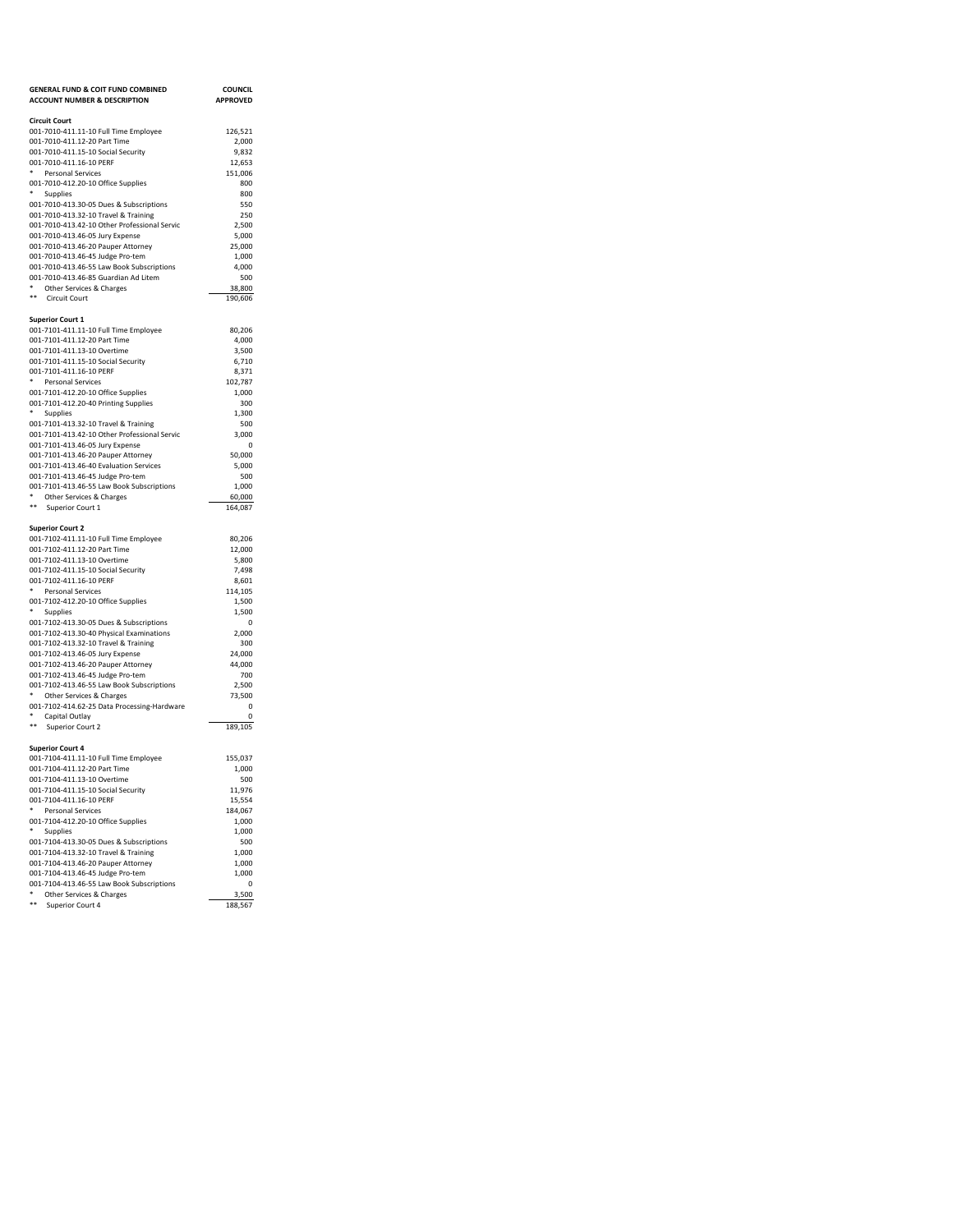| <b>GENERAL FUND &amp; COIT FUND COMBINED</b>                 | <b>COUNCIL</b>    |
|--------------------------------------------------------------|-------------------|
| <b>ACCOUNT NUMBER &amp; DESCRIPTION</b>                      | <b>APPROVED</b>   |
|                                                              |                   |
| <b>Superior Court 5</b>                                      |                   |
| 001-7105-411.11-10 Full Time Employee                        | 154,784           |
| 001-7105-411.12-20 Part Time                                 | 1,000             |
| 001-7105-411.15-10 Social Security                           | 11,918            |
| 001-7105-411.16-10 PERF                                      | 15,479            |
| ٠<br><b>Personal Services</b>                                | 183,181           |
| 001-7105-412.20-10 Office Supplies                           | 2,000             |
| *<br>Supplies                                                | 2,000             |
| 001-7105-413.30-05 Dues & Subscriptions                      | 600               |
| 001-7105-413.32-10 Travel & Training                         | 500               |
| 001-7105-413.46-05 Jury Expense                              | 0                 |
| 001-7105-413.46-20 Pauper Attorney                           | 4,000             |
| 001-7105-413.46-40 Evaluation Services                       | 1,000             |
| 001-7105-413.46-45 Judge Pro-tem                             | 200               |
| 001-7105-413.46-60 Central Law Library<br>$\ast$             | 2,500             |
| Other Services & Charges<br>**                               | 8,800             |
| Superior Court 5                                             | 193,981           |
| <b>Superior Court 6</b>                                      |                   |
| 001-7106-411.11-10 Full Time Employee                        | 155,513           |
| 001-7106-411.12-20 Part Time                                 | 500               |
| 001-7106-411.13-10 Overtime                                  | 500               |
| 001-7106-411.15-10 Social Security                           | 11,974            |
| 001-7106-411.16-10 PERF                                      | 15,602            |
| *<br><b>Personal Services</b>                                | 184,089           |
| 001-7106-412.20-10 Office Supplies                           | 1,500             |
| ٠<br>Supplies                                                | 1,500             |
| 001-7106-413.30-05 Dues & Subscriptions                      | 500               |
| 001-7106-413.32-10 Travel & Training                         | 500               |
| 001-7106-413.46-05 Jury Expense                              | 0                 |
| 001-7106-413.46-20 Pauper Attorney                           | 2,000             |
| 001-7106-413.46-25 Translator                                | 500               |
| 001-7106-413.46-45 Judge Pro-tem                             | 500               |
| 001-7106-413.46-55 Law Book Subscriptions                    | 200               |
| ٠<br>Other Services & Charges                                | 4,200             |
| $***$<br>Superior Court 6                                    | 189,789           |
|                                                              |                   |
| <b>Superior Court 3</b>                                      |                   |
| 001-7203-411.11-10 Full Time Employee                        | 167,048           |
| 001-7203-411.12-20 Part Time                                 | 21,000            |
| 001-7203-411.13-10 Overtime                                  | 2,500             |
| 001-7203-411.15-10 Social Security                           | 14,577            |
| 001-7203-411.16-10 PERF                                      | 16,955            |
| ۰<br>Personal Services                                       | 222,080           |
| 001-7203-412.20-10 Office Supplies                           | 2,500             |
| ۰<br>Supplies                                                | 2,500             |
| 001-7203-413.30-05 Dues & Subscriptions                      | 950               |
| 001-7203-413.30-66 Equipment Lease                           | 55,000            |
| 001-7203-413.32-10 Travel & Training                         | 2,000             |
| 001-7203-413.42-30 Institutional Care                        | 325,000           |
| 001-7203-413.42-32 Youth Center Operations                   | 0                 |
| 001-7203-413.46-20 Pauper Attorney                           | 168,000           |
| 001-7203-413.46-45 Judge Pro-tem                             | 900               |
| 001-7203-413.46-55 Law Book Subscriptions                    | 250               |
| ٠<br>Other Services & Charges                                | 552,100           |
| $\ast\ast$<br>Juvenile Court                                 | 776,680           |
|                                                              |                   |
| CASA                                                         |                   |
| 001-7310-411.11-10 Full Time Employee                        | 136,966           |
| 001-7310-411.12-10 Part Time - Regular                       | 25,671            |
| 001-7310-411.15-10 Social Security                           | 12,442            |
| 001-7310-411.16-10 PERF                                      | 13,697            |
| ٠<br><b>Personal Services</b>                                | 188,776           |
| 001-7310-413.46-20 Pauper Attorney<br>*                      | 19,500            |
| Other Services & Charges<br>$***$<br>Juvenile Court Services | 19,500<br>208.276 |
|                                                              |                   |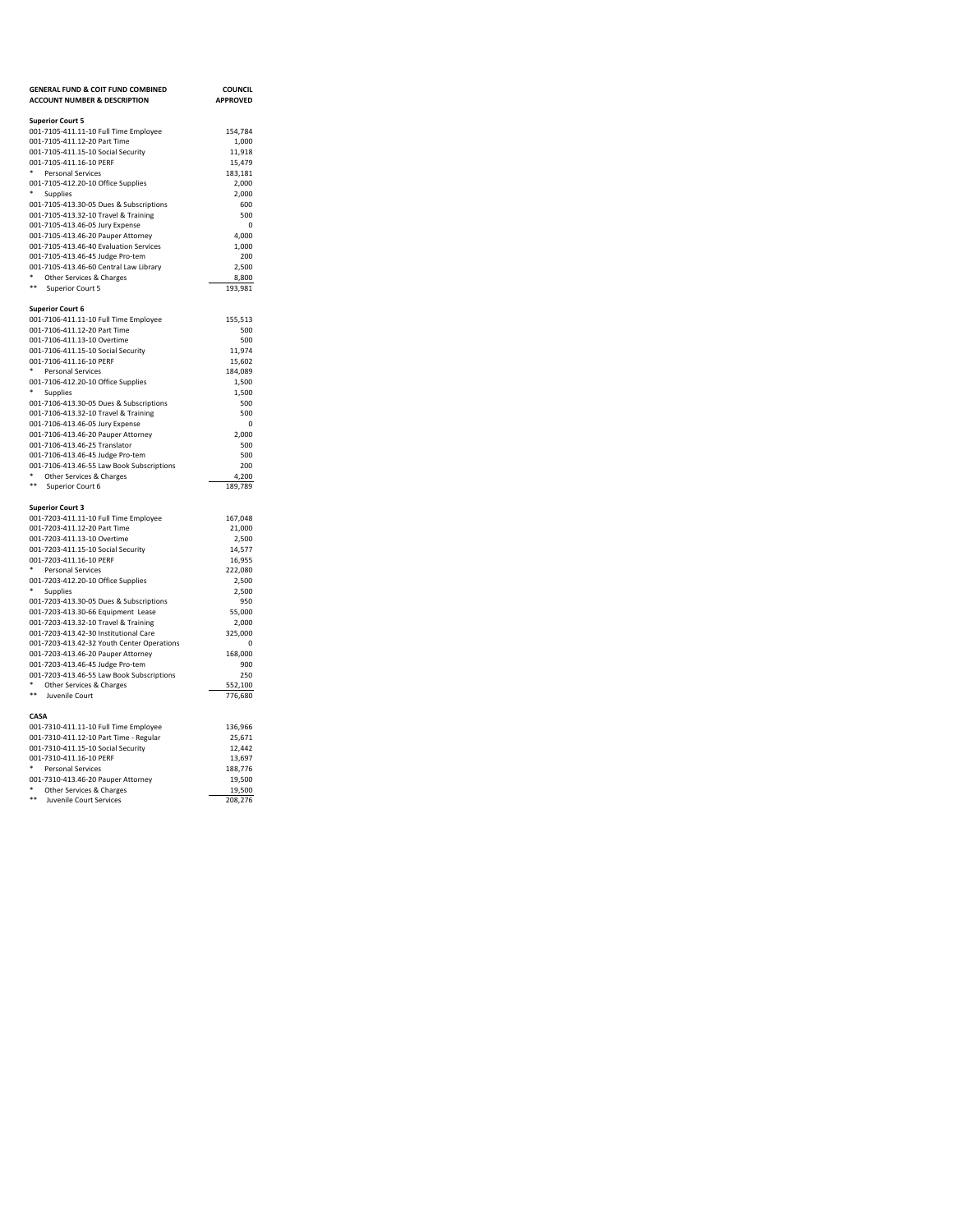| <b>GENERAL FUND &amp; COIT FUND COMBINED</b>                                               | <b>COUNCIL</b>           |
|--------------------------------------------------------------------------------------------|--------------------------|
| <b>ACCOUNT NUMBER &amp; DESCRIPTION</b>                                                    | <b>APPROVED</b>          |
| Health                                                                                     |                          |
| 001-9010-451.10-30 Appointed Official                                                      | 48,699                   |
| 001-9010-451.11-10 Full Time Employee<br>001-9010-451.12-20 Part Time - Other              | 677,134<br>$\mathbf 0$   |
| 001-9010-451.15-10 Social Security                                                         | 55,527                   |
| 001-9010-451.16-10 PERF                                                                    | 72.584                   |
| Personal Services                                                                          | 853,944<br>3.000         |
| 001-9010-452.20-10 Office Supplies<br>001-9010-452.20-20 Printed Forms                     | 3,500                    |
| 001-9010-452.22-10 Maintenance                                                             | 1,500                    |
| 001-9010-452.25-25 Medical                                                                 | 5,000                    |
| 001-9010-452.25-31 Environmental Supplies<br>Supplies                                      | 3,000<br>16,000          |
| 001-9010-453.30-05 Dues & Subscriptions                                                    | 1,000                    |
| 001-9010-453.32-10 Travel & Training                                                       | 7,000                    |
| 001-9010-453.36-10 Maintenance & Repair<br>001-9010-453.37-30 Cellular Telephone           | 200<br>3,700             |
| 001-9010-453.40-80 Vehicle Lease                                                           | 4,666                    |
| 001-9010-453.42-10 Professional Services                                                   | 500                      |
| 001-9010-453.42-25 Board Members                                                           | 2,100                    |
| 001-9010-453.43-20 Legal Services<br>*<br>Other Services & Charges                         | 3,000<br>22,166          |
| **<br><b>Health Department</b>                                                             | 892,110                  |
|                                                                                            |                          |
| <b>Employee Benefits</b>                                                                   |                          |
| 002-9410-411.17-10 Health<br>002-9410-411.17-20 Long Term Disability                       | 4,944,698<br>66,468      |
| 002-9410-411.17-30 Life                                                                    | 45,874                   |
| 002-9410-411.17-40 Unemployment                                                            | 45,000                   |
| 002-9410-411.17-50 Workers Compensation<br>٠<br>Personal Services                          | 272,225<br>5,374,265     |
| **<br>Employee Insurance                                                                   | 5,374,265                |
|                                                                                            |                          |
|                                                                                            |                          |
| <b>Total Combined Funds</b><br><b>Total General Fund</b>                                   | 38.423.473<br>30,949,291 |
| <b>Total COIT Fund</b>                                                                     | 7,474,182                |
|                                                                                            |                          |
|                                                                                            |                          |
| <b>Cumulative Capital Development</b><br>010-1110-412.25-30 Cleaning & Laundry             | 47,250                   |
| ٠<br>Supplies                                                                              | 47,250                   |
| 010-1110-413.36-05 Building Improvements                                                   | 197,000                  |
| 010-1110-413.36-10 Maintenance & Repair<br>010-1110-413.43-25 Copier                       | 153,000<br>130,000       |
| 010-1110-413.43-55 Hardware Maintenance                                                    | 15,000                   |
| 010-1110-413.44-85 Grant Contingency                                                       | 10,000                   |
| *<br>Other Services & Charges                                                              | 505,000                  |
| 010-1110-414.35-20 Maintenance & Repair<br>010-1110-414.61-10 Bldg-Event Structures        | 81,750<br>0              |
| 010-1110-414.61-20 Building/Law Enforcement                                                | 21,060                   |
| 010-1110-414.61-30 Building/Office                                                         | 0                        |
| 010-1110-414.61-50 Building/Residential Community                                          | 24,860                   |
| 010-1110-414.62-10 Equipment/Appliances<br>010-1110-414.62-15 Equipment/Communications     | 54,262<br>0              |
| 010-1110-414.62-25 Data Processing-Hardware                                                | 0                        |
| 010-1110-414.62-27 Data Processing-Software                                                | 0                        |
| 010-1110-414.62-40 Equipment/Maintenance<br>010-1110-414.62-45 Equipment/Office            | 10,000<br>38,787         |
| 010-1110-414.62-50 Equipment/Parks                                                         | 48,500                   |
| 010-1110-414.62-55 Equipment/Sheriff                                                       | 0                        |
| 010-1110-414.62-65 Equipment/Test Equip                                                    | 10,000                   |
| 010-1110-414.62-70 Vehicles (Plated)<br>010-1110-414.62-90 Capital Outlay-Misc             | 63,500<br>10.000         |
| 010-1110-414.63-50 Impr/Parking Area                                                       | 10,000                   |
| 010-1110-414.63-60 Impr/Retaining Wall                                                     | 0                        |
| 010-1110-414.63-70 Walks<br>۰<br>Capital Outlay                                            | 18,000<br>390,719        |
| 010-1130-411.12-20 Part Time                                                               | 10,000                   |
| 010-1130-411.13-10 Overtime                                                                | 0                        |
| 010-1130-411.15-10 Social Security                                                         | 765                      |
| 010-1130-411.16-10 PERF<br>۰<br><b>Personal Services</b>                                   | 0<br>10,765              |
| **<br><b>County Commissioners</b>                                                          | 953,734                  |
|                                                                                            |                          |
| 010-1410-411.11-10 Full Time Employee                                                      | 133,641                  |
| 010-1410-411.15-10 Social Security<br>010-1410-411.16-10 PERF                              | 10,224<br>13,365         |
| <b>Personal Services</b>                                                                   | 157,230                  |
| 010-1410-413.30-60 Software                                                                | 0                        |
| 010-1410-413.36-70 Telephone Equipment Maint<br>010-1410-413.37-35 Internet Access         | 0<br>13,840              |
| 010-1410-413.43-35 Consultant                                                              | 0                        |
| 010-1410-413.43-55 Hardware Maintenance                                                    | 0                        |
| *<br>Other Services & Charges                                                              | 13,840                   |
| 010-1410-414.62-15 Equipment/Communications<br>010-1410-414.62-25 Data Processing-Hardware | 0<br>0                   |
| 010-1410-414.62-27 Data Processing-Software                                                | 0                        |
| ٠<br>Capital Outlay                                                                        | $\Omega$                 |
| **<br><b>MITS</b>                                                                          | 171,070                  |
| 010-9410-411.17-10 Health                                                                  | 30,987                   |
| 010-9410-411.17-20 Long Term Disability                                                    | 396                      |
| 010-9410-411.17-30 Life                                                                    | 274                      |
| ** Employee Insurance<br>**** Cum Cap Dev                                                  | 31,657<br>1,156,461      |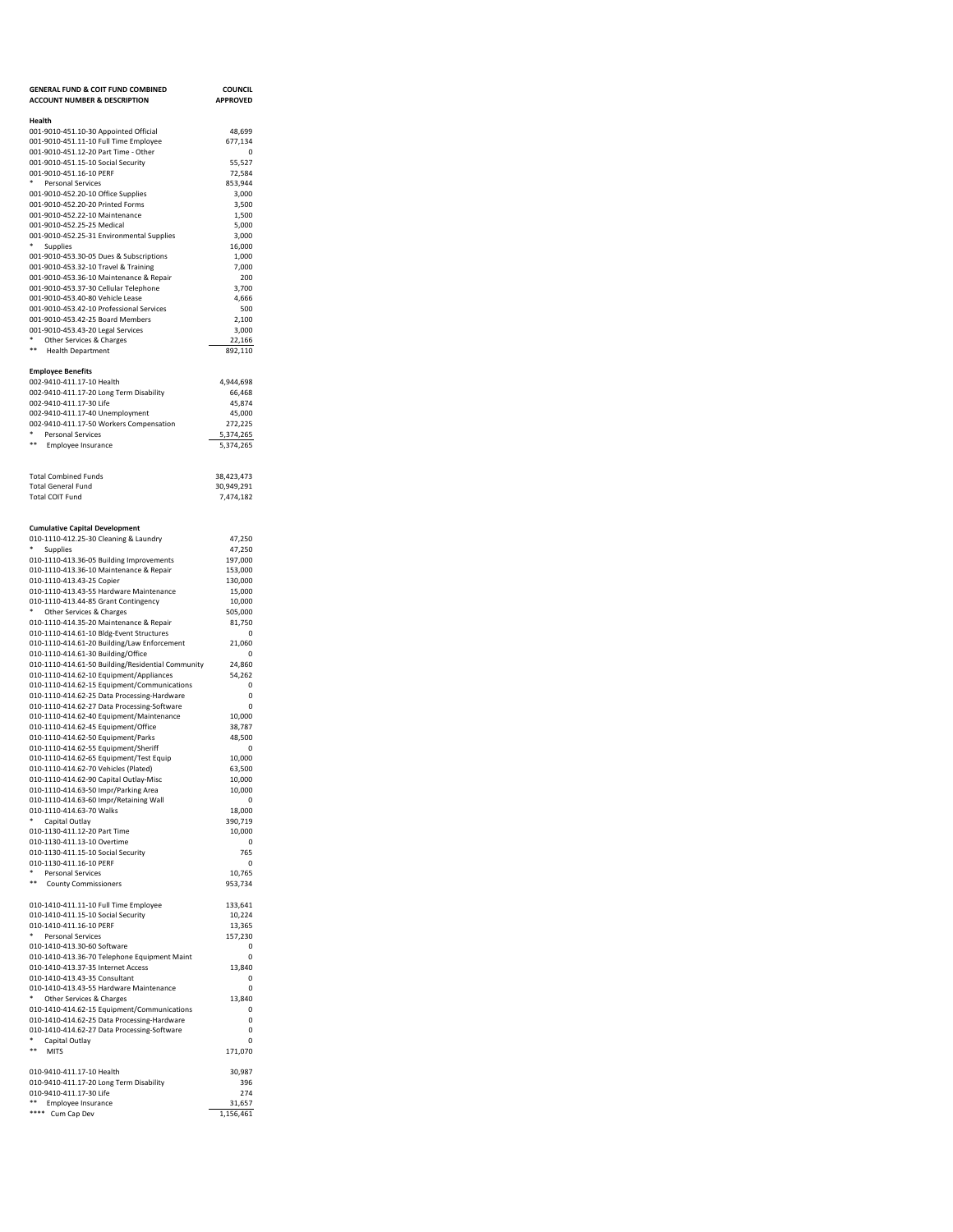| <b>GENERAL FUND &amp; COIT FUND COMBINED</b><br><b>ACCOUNT NUMBER &amp; DESCRIPTION</b> | <b>COUNCIL</b><br><b>APPROVED</b> |
|-----------------------------------------------------------------------------------------|-----------------------------------|
| <b>Cumulative Bridge</b>                                                                |                                   |
| 011-8058-431.11-10 Full Time Employee                                                   | 196,285                           |
| 011-8058-431.13-10 Overtime                                                             | 19,888                            |
| 011-8058-431.15-10 Social Security                                                      | 16,538                            |
| 011-8058-431.16-10 PERF                                                                 | 21,618                            |
| ٠<br><b>Personal Services</b>                                                           | 254,329                           |
| 011-8161-431.11-10 Full Time Employee                                                   | 196,290                           |
| 011-8161-431.12-10 Part Time - Regular                                                  | 35,694                            |
| 011-8161-431.12-20 Part Time - Other                                                    | 31,002                            |
| 011-8161-431.13-10 Overtime                                                             | 13,256                            |
| 011-8161-431.15-10 Social Security                                                      | 24,576                            |
| 011-8161-431.16-10 PERF<br>011-8161-431.19-20 Highway Time                              | 25,455<br>45,000                  |
| ٠<br>Personal Services                                                                  | 371,273                           |
| 011-8161-432.20-10 Office Supplies                                                      | 3,000                             |
| 011-8161-432.20-60 Operating                                                            | 1,500                             |
| 011-8161-432.20-70 Repair & Maintenance                                                 | 1,000                             |
| 011-8161-432.20-90 Office/Miscellaneous                                                 | 1,500                             |
| 011-8161-432.24-55 Materials-Other                                                      | 5,000                             |
| 011-8161-432.24-56 Materials/Pipes/Culvert                                              | 50,000                            |
| 011-8161-432.25-10 Uniforms & Clothing                                                  | 1,200                             |
| Supplies                                                                                | 63,200                            |
| 011-8161-433.30-05 Dues & Subscriptions                                                 | 100                               |
| 011-8161-433.30-10 Mileage Reimbursement                                                | 100                               |
| 011-8161-433.30-20 Postage                                                              | 100                               |
| 011-8161-433.30-25 Advertising                                                          | 500                               |
| 011-8161-433.30-30 Blueprinting/Photo                                                   | 200                               |
| 011-8161-433.30-80 Current Charges                                                      | 130,000                           |
| 011-8161-433.30-90 Gen Operataing/Miscellaneous                                         | 1,000                             |
| 011-8161-433.32-10 Travel                                                               | 1,200                             |
| 011-8161-433.36-20 Repairs Maintenance Svc                                              | 20,000                            |
| 011-8161-433.36-30 Maintenance Rent/Lease                                               | 60,000                            |
| 011-8161-433.37-15 Utilities-Lighting Road                                              | 6,200                             |
| 011-8161-433.38-20 Liability                                                            | 4,848                             |
| 011-8161-433.42-11 Legal Professional                                                   | 2,500                             |
| 011-8161-433.42-20 Engineering<br>011-8161-433.42-21 Bridge Inspect/Re-inspect          | 200,000<br>75,000                 |
| 011-8161-433.43-50 Contracts/Maintenance                                                | 50,000                            |
| 011-8161-433.43-53 Guardrail Rehabilitation                                             | 100,000                           |
| ٠<br>Other Services & Charges                                                           | 651,748                           |
| 011-8161-434.62-90 Equipment/Miscellaneous                                              | 100,000                           |
| ٠<br>Capital Outlay                                                                     | 100,000                           |
| 011-8162-434.65-05 ROW/Infrastructure                                                   | 25,000                            |
| 011-8162-434.66-05 Bridges/Rehabilitation                                               | 100,000                           |
| 011-8162-434.66-10 Bridges/Infrastructure                                               | 0                                 |
| 011-8162-434.66-15 Bridges/Miscellaneous                                                | 0                                 |
| 011-8162-434.68-05 Culverts/Rehabilitation                                              | 0                                 |
| 011-8162-434.68-06 Culverts/Repairs                                                     | 100,000                           |
| 011-8162-434.68-10 Culverts/Infrastructure                                              | 500,000                           |
| 011-8162-434.68-15 Drains & Misc. Culverts                                              | 0                                 |
| ٠<br>Capital Outlay                                                                     | 725,000                           |
| 011-9410-411.17-10 Health                                                               | 150,514                           |
| 011-9410-411.17-20 Long Term Disability                                                 | 1,320                             |
| 011-9410-411.17-30 Life                                                                 | 990                               |
| 011-9410-411.17-40 Unemployment                                                         | 1,500                             |
| 011-9410-411.17-50 Workers Compensation                                                 | 18,720                            |
| ** Employee Insurance<br>**** Cumulative Bridge                                         | 173,044<br>2,338,594              |
|                                                                                         |                                   |
|                                                                                         |                                   |

| Jail Lease Rental             |           |
|-------------------------------|-----------|
| 020-0110-493.44-20 Jail Lease | 1.115.500 |
| Other Services & Charges      | 1.115.500 |
| **<br>Auditor                 | 1.115.500 |
| **** Jail Lease Rental        | 1.115.500 |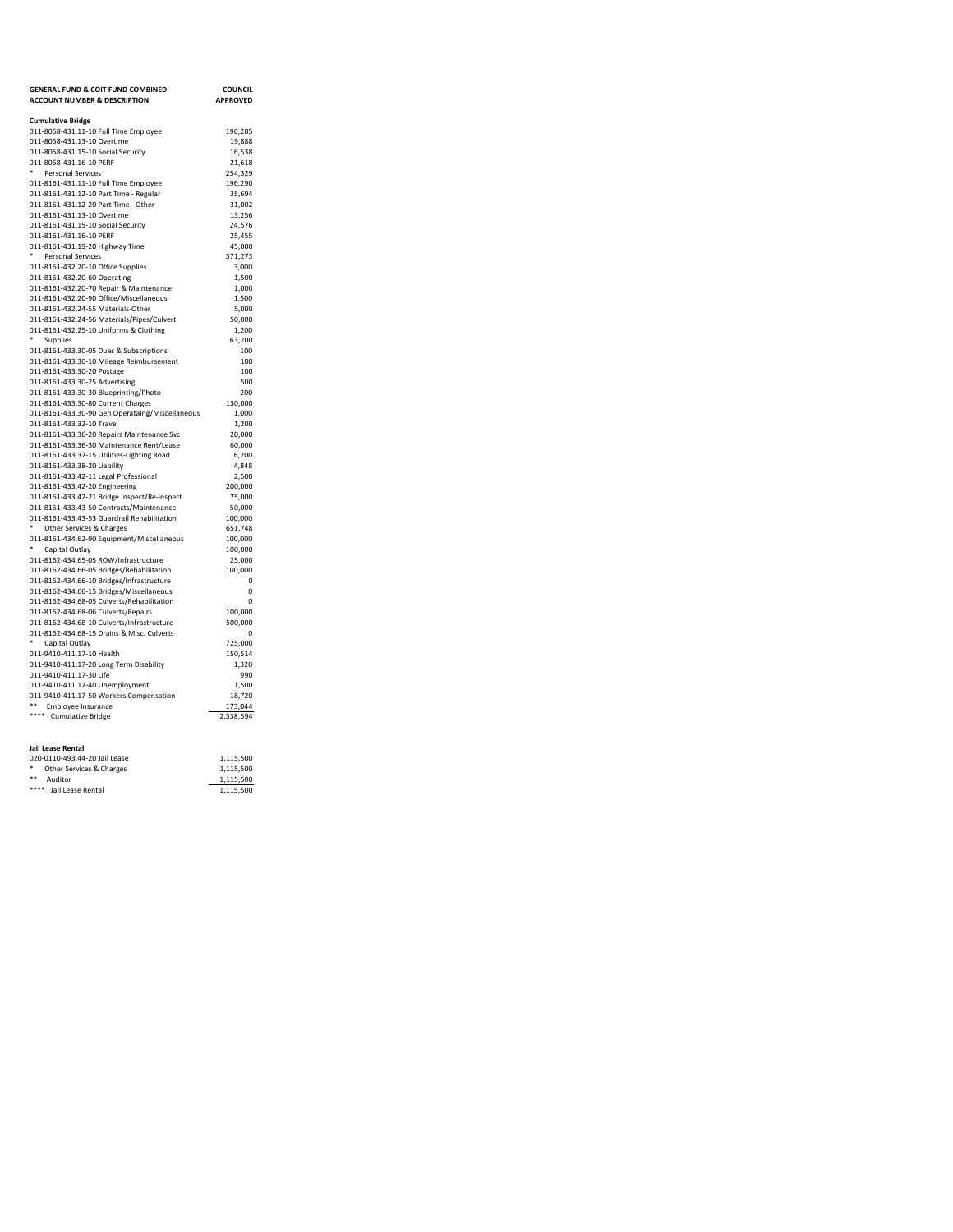| <b>GENERAL FUND &amp; COIT FUND COMBINED</b>                                    | <b>COUNCIL</b>     |
|---------------------------------------------------------------------------------|--------------------|
| <b>ACCOUNT NUMBER &amp; DESCRIPTION</b>                                         | <b>APPROVED</b>    |
|                                                                                 |                    |
| County Highway (MVH)<br>101-8059-431.10-30 Appointed Official                   | 146,178            |
| 101-8059-431.11-10 Full Time Employee                                           | 230,510            |
| 101-8059-431.12-20 Part Time - Other                                            | 9,750              |
| 101-8059-431.13-10 Overtime                                                     | 12.427             |
| Personal Services                                                               | 398,865            |
| 101-8060-431.10-30 Appointed Official                                           | 61,240             |
| 101-8060-431.11-10 Full Time Employee                                           | 165,921            |
| 101-8060-431.13-10 Overtime                                                     | 10,069             |
| 101-8060-431.15-10 Social Security                                              | 0                  |
| 101-8060-431.16-10 PERF<br>۰<br><b>Personal Services</b>                        | 0                  |
| 101-8060-432.20-10 Office Supplies                                              | 237,230<br>3,000   |
| 101-8060-432.20-45 Computer                                                     | 100                |
| Supplies                                                                        | 3,100              |
| 101-8060-433.30-10 Mileage Reimbursement                                        | 0                  |
| 101-8060-433.30-20 Postage                                                      | 1,150              |
| 101-8060-433.30-25 Advertising                                                  | 600                |
| 101-8060-433.30-30 Blueprinting/Photo                                           | 350                |
| 101-8060-433.30-45 Drug & Alcohol Testing                                       | 1,700              |
| 101-8060-433.32-10 Travel                                                       | 400                |
| 101-8060-433.43-80 Service-Office Equip                                         | 2,000              |
| Other Services & Charges                                                        | 6,200              |
| 101-8061-431.11-10 Full Time Employee<br>101-8061-431.12-20 Part Time - Other   | 937,762<br>56,204  |
| 101-8061-431.13-10 Overtime                                                     | 122,430            |
| 101-8061-431.15-10 Social Security                                              | 0                  |
| 101-8061-431.16-10 PERF                                                         | 0                  |
| 101-8061-431.19-10 Engineer Time/Cum Bridge                                     | 45,000             |
| ٠<br><b>Personal Services</b>                                                   | 1,161,396          |
| 101-8061-432.22-50 Parts Equipment                                              | $\Omega$           |
| 101-8061-432.22-60 Tires                                                        | 0                  |
| 101-8061-432.24-20 Adopt-a-Road                                                 | 0                  |
| 101-8061-432.24-40 Salt & Sand                                                  | 0                  |
| 101-8061-432.24-50 Stone & Gravel                                               | 0                  |
| 101-8061-432.24-54 Materials-Construction<br>101-8061-432.24-55 Materials-Other | 0                  |
| 101-8061-432.24-70 Materials-Bituminous+Oil                                     | 0<br>0             |
| 101-8061-432.24-85 Other Supplies                                               | 0                  |
| ۰<br>Supplies                                                                   | 0                  |
| 101-8061-433.42-60 Property/Drainage Tax                                        | 1,800              |
| 101-8061-433.51-20 Machinery & Equipment                                        | 0                  |
| 101-8061-433.51-90 Rentals/Miscellaneous                                        | 0                  |
| Other Services & Charges                                                        | 1,800              |
| 101-8063-431.11-10 Full Time Employee                                           | 205,688            |
| 101-8063-431.13-10 Overtime                                                     | 22,183             |
| 101-8063-431.15-10 Social Security                                              | 154,941            |
| 101-8063-431.16-10 PERF<br>۰<br>Personal Services                               | 195,941<br>578,753 |
| 101-8063-432.22-20 Gas & Oil                                                    | $\Omega$           |
| 101-8063-432.22-65 Maintainer Blades                                            | 0                  |
| 101-8063-432.25-10 Uniforms & Clothing                                          | 19,000             |
| ۰<br>Supplies                                                                   | 19,000             |
| 101-8063-433.30-05 Dues & Subscriptions                                         | 700                |
| 101-8063-433.30-90 Admin/Miscellaneous                                          | 0                  |
| 101-8063-433.32-10 Travel                                                       | 1,200              |
| 101-8063-433.36-20 Repairs Maintenance Svc                                      | 0                  |
| 101-8063-433.37-70 Trash Removal                                                | 2.500              |
| 101-8063-433.37-90 Utilities/Miscellaneous                                      | 35,000<br>40.000   |
| 101-8063-433.38-20 Liability<br>101-8063-433.38-30 Property                     | 4,000              |
| 101-8063-433.38-40 Vehicle                                                      | 70,000             |
| 101-8063-433.40-06 Car & Van Maintenance                                        | 0                  |
| 101-8063-433.40-07 Repairs-Svc. Equip                                           | 0                  |
| 101-8063-433.40-40 Tires                                                        | 0                  |
| 101-8063-433.43-85 Service-Radio Equip                                          | 0                  |
| Other Services & Charges                                                        | 153,400            |
| 101-8063-434.61-45 Highway                                                      | 0                  |
| 101-8063-434.62-25 Data Processing                                              | $\Omega$           |
| 101-8063-434.62-80 Garage                                                       | 0                  |
| 101-8063-434.62-90 Equipment/Miscellaneous<br>۰                                 | $\Omega$<br>0      |
| Capital Outlay<br>101-9410-411.17-10 Health                                     | 579,182            |
| 101-9410-411.17-20 Long Term Disability                                         | 5,676              |
| 101-9410-411.17-30 Life                                                         | 4,257              |
| 101-9410-411.17-40 Unemployment                                                 | 3,200              |
| 101-9410-411.17-50 Workers Compensation                                         | 72,463             |
| ** Employee Insurance                                                           | 664,778            |
| **** County Highway                                                             | 3,224,522          |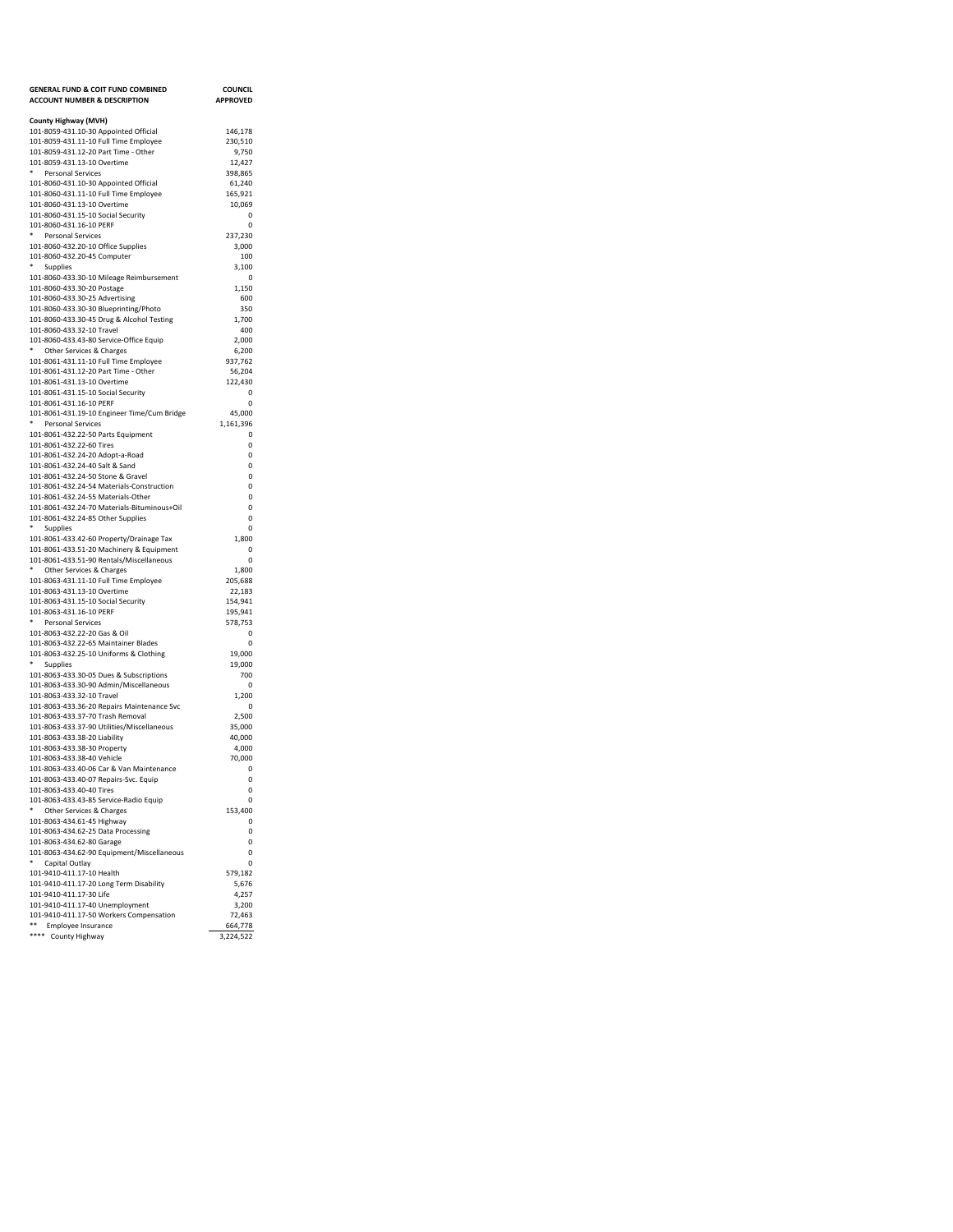| <b>GENERAL FUND &amp; COIT FUND COMBINED</b>                                    | <b>COUNCIL</b>    |
|---------------------------------------------------------------------------------|-------------------|
| <b>ACCOUNT NUMBER &amp; DESCRIPTION</b>                                         | <b>APPROVED</b>   |
| <b>Local Road &amp; Street</b>                                                  |                   |
| 102-8260-432.20-10 Office Supplies                                              | 0                 |
| 102-8260-432.20-45 Computer                                                     | 0                 |
| *<br>Supplies                                                                   | 0                 |
| 102-8260-433.30-10 Mileage Reimbursement                                        | 0                 |
| 102-8260-433.30-20 Postage                                                      | 0                 |
| 102-8260-433.30-25 Advertising                                                  | $\Omega$          |
| 102-8260-433.30-30 Blueprinting/Photo<br>102-8260-433.32-10 Travel              | 0<br>0            |
| 102-8260-433.42-11 Legal Professional                                           | 3,000             |
| *<br>Other Services & Charges                                                   | 3,000             |
| 102-8261-432.23-20 Paint                                                        | 80,000            |
| 102-8261-432.23-25 Pavement Marking                                             | 0                 |
| 102-8261-432.24-10 Road Signs                                                   | 31,500            |
| 102-8261-432.24-54 Materials-Construction<br>102-8261-432.24-55 Materials-Other | 3,000<br>150,000  |
| 102-8261-432.24-80 Engineering                                                  | 1,500             |
| 102-8261-432.24-85 Other Supplies                                               | 165,000           |
| ٠<br>Supplies                                                                   | 431,000           |
| 102-8261-433.30-80 Current Charges                                              | 165,000           |
| 102-8261-433.36-15 Pavement Marking Prog                                        | 15,000            |
| 102-8261-433.36-36 Engineering Svcs                                             | 50,000            |
| 102-8261-433.36-90 Maintenance/Miscellaneous<br>102-8261-433.43-50 Maintenance  | 1,000<br>2,000    |
| 102-8261-433.51-20 Machinery & Equipment                                        | 150,000           |
| ٠<br>Other Services & Charges                                                   | 383,000           |
| 102-8262-434.64-10 Infrastructure                                               | 10,000            |
| 102-8262-434.65-05 Infrastructure                                               | $^{\circ}$        |
| 102-8262-434.67-05 Rehab/Repair                                                 | 150.000           |
| 102-8262-434.67-10 Infrastructure                                               | 0                 |
| Capital Outlay                                                                  | 160,000           |
| 102-8263-432.20-60 Operating<br>102-8263-432.24-30 Safety Supplies              | 500<br>3,000      |
| 102-8263-432.25-10 Uniforms & Clothing                                          | $^{\circ}$        |
| *<br>Supplies                                                                   | 3,500             |
| 102-8263-433.30-05 Dues & Subscriptions                                         | $\Omega$          |
| 102-8263-433.32-10 Travel                                                       | 0                 |
| 102-8263-433.36-20 Repairs Maintenance Svc                                      | 500               |
| 102-8263-433.37-15 Utilities-Lighting Road                                      | 850<br>$^{\circ}$ |
| 102-8263-433.37-90 Miscellaneous<br>* Other Services & Charges                  | 1,350             |
| 102-8263-434.62-25 Data Processing                                              | 5,000             |
| 102-8263-434.62-90 Miscellaneous                                                | 50,000            |
| * Capital Outlay                                                                | 55,000            |
| **** Local Road & Street                                                        | 1,036,850         |
|                                                                                 |                   |
| <b>Excise Surtax</b>                                                            |                   |
| 105-8261-432.24-55 Materials-Other                                              | 600,000           |
| *<br>Supplies                                                                   | 600,000           |
| 105-8261-433.30-80 Current Charges                                              | 200,000           |
| * Other Services & Charges                                                      | 200,000           |
| 105-8261-434.67-90 Infrastructure-Paving                                        | 0                 |
| * Capital Outlay<br>**** Excise Surtax                                          | 0<br>800,000      |
|                                                                                 |                   |
|                                                                                 |                   |
| <b>Wheel Tax</b>                                                                |                   |
| 106-8261-432.24-55 Materials-Other                                              | 100,000           |
| * Supplies                                                                      | 100,000           |
| **** Wheel Tax                                                                  | 100,000           |
|                                                                                 |                   |
| <b>Clerk Record Perpetuation</b>                                                |                   |
| 160-5810-411.12-20 Part Time                                                    | 35,000            |
| 160-5810-411.15-10 Social Security                                              | 2,678             |
| Personal Services                                                               | 37,678            |
| 160-5810-412.20-10 Office Supplies<br>۰<br>Supplies                             | 2,000             |
| 160-5810-413.25-46 Equip Repair/Maintenance                                     | 2,000<br>2,000    |
| 160-5810-413.30-60 Software                                                     | 6,000             |
| 160-5810-413.43-30 Microfilm                                                    | 10,000            |
| ۰<br>Other Services & Charges                                                   | 18,000            |
| 160-5810-414.62-90 Capital Outlay-Misc                                          | 5,000             |
| ۰<br>Capital Outlay                                                             | 5,000             |
| 160-9410-411.17-40 Unemployment<br>۰<br><b>Personal Services</b>                | 0<br>0            |
| **<br>Employee Insurance                                                        | 0                 |
| **** Clerks Record Perpet                                                       | 62.678            |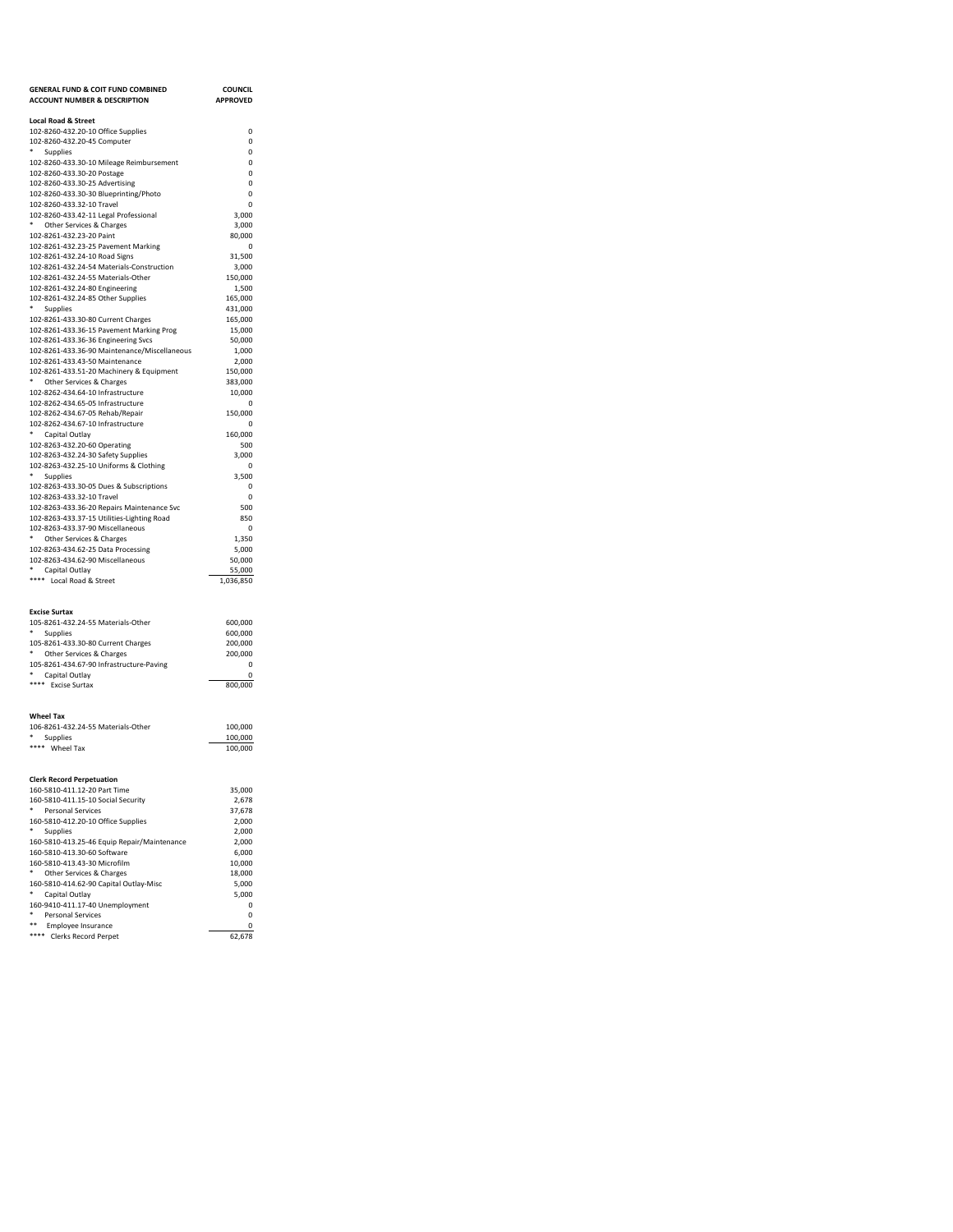| <b>GENERAL FUND &amp; COIT FUND COMBINED</b><br><b>ACCOUNT NUMBER &amp; DESCRIPTION</b> | <b>COUNCIL</b><br><b>APPROVED</b> |
|-----------------------------------------------------------------------------------------|-----------------------------------|
|                                                                                         |                                   |
| <b>Plat Book</b>                                                                        |                                   |
| 165-0110-411.12-10 Part Time - Regular<br>165-0110-411.12-20 Part Time                  | 27,221<br>$\Omega$                |
| 165-0110-411.15-10 Social Security                                                      | 2,083                             |
| * Personal Services                                                                     | 29,304                            |
| 165-0110-412.20-10 Office Supplies                                                      | 1,000                             |
| * Supplies                                                                              | 1,000                             |
| 165-0110-413.36-50 Rebinding<br>165-0110-413.42-75 Salary Support                       | 1,000<br>10,000                   |
| 165-0110-413.45-75 Copier                                                               | 2,800                             |
| * Other Services & Charges                                                              | 13,800                            |
| 165-0110-414.62-90 Capital Outlay-Misc                                                  | 1,000                             |
| * Capital Outlay<br>**** Plat Book Fund                                                 | 1,000<br>45,104                   |
|                                                                                         |                                   |
| <b>Elected Official Training</b>                                                        |                                   |
| 168-0110-413.32-10 Travel & Training                                                    | $\Omega$                          |
| 168-0210-413.32-10 Travel & Training<br>168-0310-413.32-10 Travel & Training            | 1,425<br>1,000                    |
| 168-0410-413.32-10 Travel & Training                                                    | 0                                 |
| 168-5810-413.32-10 Travel & Training                                                    | $\Omega$                          |
| * Other Services & Charges                                                              | 2,425                             |
| **** Elected Official Training                                                          | 2,425                             |
|                                                                                         |                                   |
| <b>Recorder Record Perpetuation</b><br>170-0310-411.11-10 Full Time Employee            | 108,162                           |
| 170-0310-411.15-10 Social Security                                                      | 8,275                             |
| 170-0310-411.16-10 PERF                                                                 | 10,817                            |
| * Personal Services                                                                     | 127,254                           |
| 170-0310-413.30-90 General Operating-Misc                                               | 0                                 |
| * Other Services & Charges<br>170-9410-411.17-10 Health                                 | 0<br>6,874                        |
| 170-9410-411.17-20 Long Term Disability                                                 | 264                               |
| 170-9410-411.17-30 Life                                                                 | 198                               |
| 170-9410-411.17-50 Workers Compensation                                                 | 2,386                             |
| ** Employee Insurance                                                                   | 9,722                             |
| **** Recorder Record Perpet                                                             | 136,976                           |
| <b>ID Security Protection</b>                                                           |                                   |
| 172-0310-411.12-20 Part Time                                                            | 5,000                             |
| 172-0310-411.15-10 Social Security                                                      | 383                               |
| * Personal Services                                                                     | 5,383                             |
| 172-0310-413.30-90 General Operating-Misc<br>٠<br>Other Services & Charges              | 80,000<br>80,000                  |
| $***$<br>Recorder                                                                       | 85,383                            |
|                                                                                         |                                   |
| Wireless E911 - prior to 7/1/2012                                                       |                                   |
| 173-5410-421.11-10 Full Time Employee                                                   | 0                                 |
| 173-5410-421.13-10 Overtime                                                             | $\Omega$                          |
| 173-5410-421.15-10 Social Security                                                      | 0<br>$\Omega$                     |
| 173-5410-421.16-10 PERF<br>۰.<br><b>Personal Services</b>                               | 0                                 |
| 173-5410-423.30-60 Software services                                                    | 0                                 |
| 173-5410-423.32-10 Travel & Training                                                    | 0                                 |
| 173-5410-423.43-10 Contractual Services                                                 | 0                                 |
| * Other Services & Charges                                                              | 0                                 |
| 173-5410-424.62-90 Miscellaneous<br>* Capital Outlay                                    | 0<br>0                            |
| 173-9410-411.17-10 Health                                                               | 0                                 |
| 173-9410-411.17-20 Long Term Disability                                                 | 0                                 |
| 173-9410-411.17-30 Life                                                                 | 0                                 |
| 173-9410-411.17-40 Unemployment                                                         | 0                                 |
| ** Employee Insurance<br>****<br>Wireless E911                                          | 0<br>$\Omega$                     |
|                                                                                         |                                   |
| E-911 - prior to 7/1/2012                                                               |                                   |
| 176-5410-423.25-85 Grant Match                                                          | $\Omega$                          |
| 176-5410-423.30-90 Miscellaneous                                                        | 0                                 |
| 176-5410-423.43-35 Consultant<br>176-5410-423.45-80 E-911 Payment #1                    | 0<br>0                            |
| 176-5410-423.45-81 E-911 Payment #2                                                     | 0                                 |
| ۰<br>Other Services & Charges                                                           | 0                                 |
| 176-5410-424.62-90 Miscellaneous                                                        | 0                                 |
| ۰<br>Capital Outlay<br>**** E-911                                                       | 0<br>0                            |
|                                                                                         |                                   |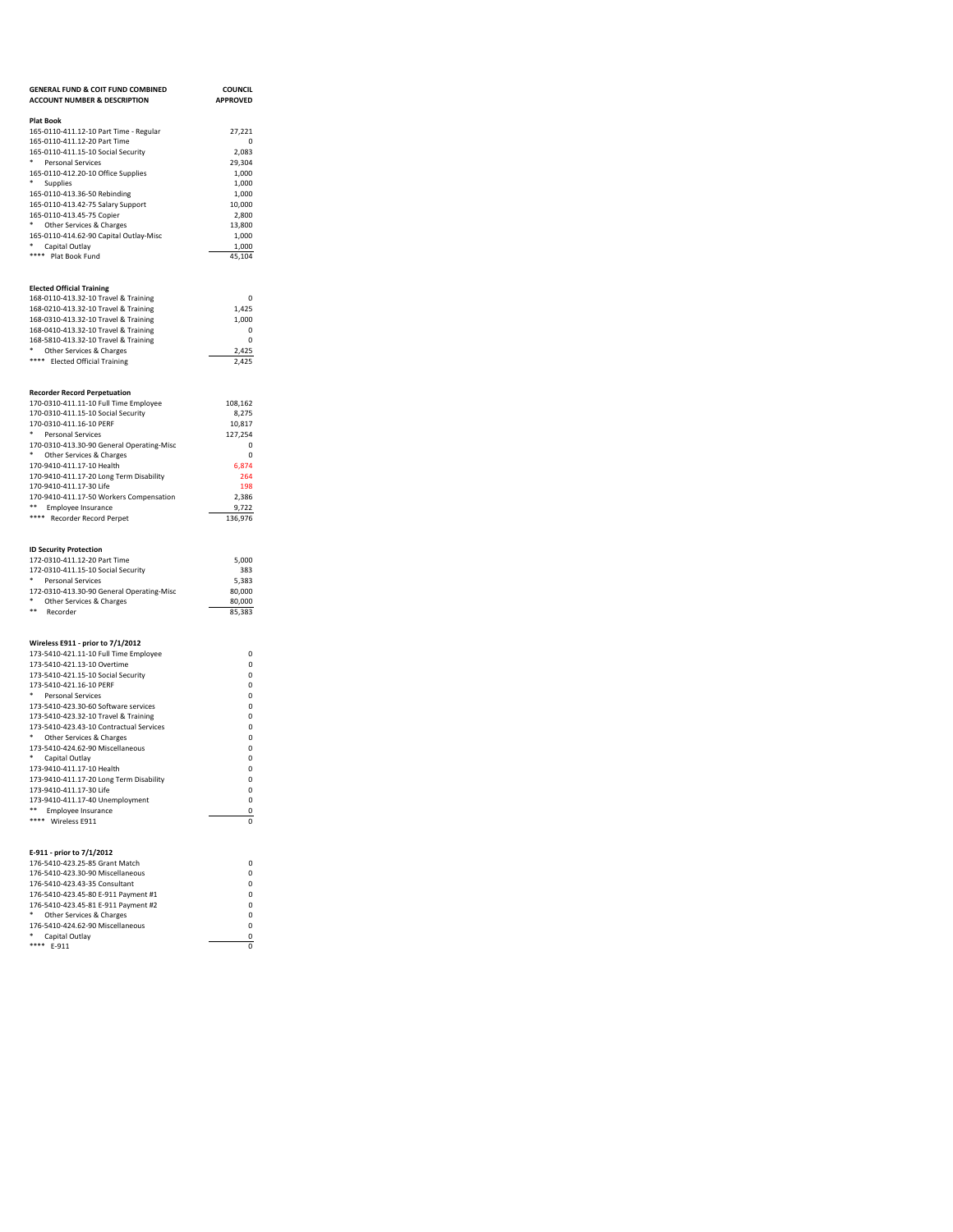| <b>GENERAL FUND &amp; COIT FUND COMBINED</b><br><b>ACCOUNT NUMBER &amp; DESCRIPTION</b> | <b>COUNCIL</b><br><b>APPROVED</b> |
|-----------------------------------------------------------------------------------------|-----------------------------------|
| County 911                                                                              |                                   |
| 191-5410-421.11-10 Full Time Employee                                                   | 50,738                            |
| 191-5410-421.13-10 Overtime                                                             | 7,000                             |
| 191-5410-421.15-10 Social Security                                                      | 4,417                             |
| 191-5410-421.16-10 PERF                                                                 | 5,774                             |
| * Personal Services                                                                     | 67,929                            |
| 191-5410-423.30-60 Software services                                                    | 30,000                            |
| 191-5410-423.32-10 Travel & Training<br>191-5410-423.43-10 Contractual Services         | 10,000<br>330,000                 |
| 191-5410-423.43-35 Consultant                                                           | 20,000                            |
| 191-5410-423.45-80 E-911 Payment #1                                                     | $\Omega$                          |
| 191-5410-423.45-81 E-911 Payment #2                                                     | 360,000                           |
| * Other Services & Charges                                                              | 750,000                           |
| 191-5410-424.62-90 Equipment/Miscellaneous                                              | 130,000                           |
| * Capital Outlay<br>191-9410-411.17-10 Health                                           | 130,000<br>13,181                 |
| 191-9410-411.17-20 Long Term Disability                                                 | 132                               |
| 191-9410-411.17-30 Life                                                                 | 99                                |
| 191-9410-411.17-40 Unemployment                                                         | 2,007                             |
| ** Employee Insurance                                                                   | 15,419                            |
| **** County 911                                                                         | 963,348                           |
| <b>Surveyor Cornerstone Perpetuation</b>                                                |                                   |
| 240-0410-411.10-10 Elected Official                                                     | 8,650                             |
| 240-0410-411.11-10 Full Time Employee                                                   | 7,534                             |
| 240-0410-411.15-10 Social Security                                                      | 1,239                             |
| 240-0410-411.16-10 PERF                                                                 | 1,619                             |
| * Personal Services                                                                     | 19.042                            |
| 240-0410-412.20-60 Operating<br>240-0410-412.22-20 Gas Oil & Lube                       | 4.000<br>3,000                    |
| * Supplies                                                                              | 7,000                             |
| 240-0410-413.30-05 Dues & Subscriptions                                                 | 600                               |
| 240-0410-413.30-25 Advertising                                                          | 300                               |
| 240-0410-413.32-10 Travel & Training                                                    | 3,000                             |
| 240-0410-413.36-10 Maintenance & Repair                                                 | 4,000                             |
| 240-0410-413.37-20 Telephone                                                            | 1,500                             |
| 240-0410-413.43-35 Consultant                                                           | 5,000                             |
| * Other Services & Charges<br>240-0410-414.62-90 Capital Outlay-Misc                    | 14,400<br>5,000                   |
| * Capital Outlay                                                                        | 5,000                             |
| 240-9410-411.17-10 Health                                                               | $\mathbf 0$                       |
| 240-9410-411.17-20 Long Term Disability                                                 | $\mathbf 0$                       |
| 240-9410-411.17-30 Life                                                                 | $\mathbf 0$                       |
| ** Employee Insurance<br>****                                                           | $\mathbf 0$                       |
| Surveyor Cornerstone Perp                                                               | 45,442                            |
| <b>F-Lake Detention</b>                                                                 |                                   |
| 241-0410-413.30-90 General Operating - Misc                                             | 720                               |
| 241-0410-413.69-10 Detention - Engineering                                              | 3,000                             |
| 241-0410-413.69-11 Detention - Constr&Observ                                            | 10,000                            |
| 241-0410-413.69-12 Detention - Maintenance<br>Other Services & Charges                  | 10,000<br>23,720                  |
| **** F-Lake Detention                                                                   | 23,720                            |
|                                                                                         |                                   |
| <b>Drain Maintenance</b>                                                                |                                   |
| 242-0410-413.30-90 General Operating-Misc<br>Other Services & Charges                   | $\mathbf 0$<br>0                  |
| **** Drain Maintenance                                                                  | $\Omega$                          |
|                                                                                         |                                   |
| <b>General Drain Improvement</b><br>243-0410-413.30-90 General Operating-Misc           | 900,000                           |
| * Other Services & Charges                                                              | 900,000                           |
| **** General Drain Improvement                                                          | 900,000                           |
|                                                                                         |                                   |
| <b>Engineering Review</b><br>244-0410-413.36-36 Engineering Services                    | 60,000                            |
| Other Services & Charges                                                                | 60,000                            |
| ****<br><b>Engineering Review</b>                                                       | 60,000                            |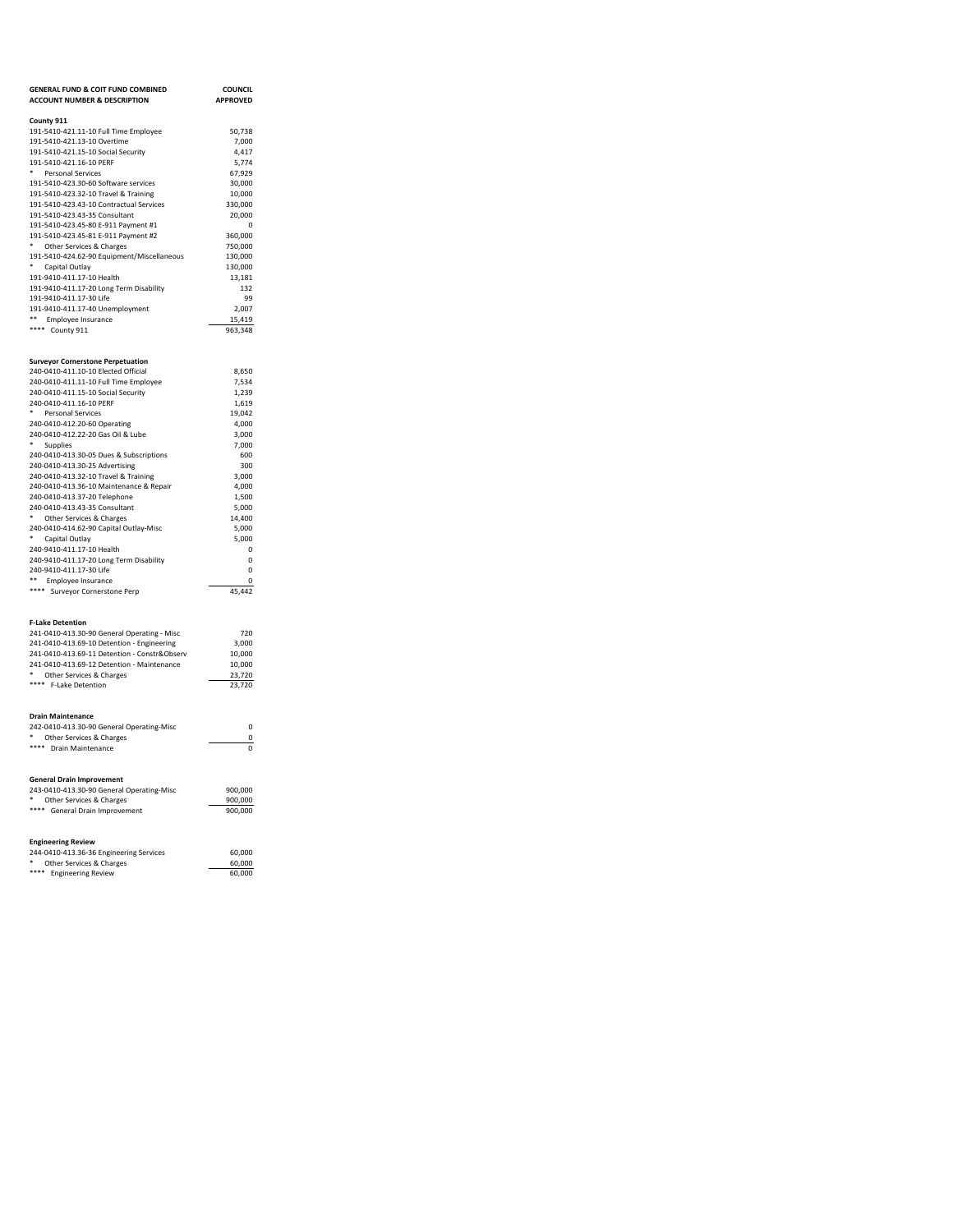| <b>GENERAL FUND &amp; COIT FUND COMBINED</b>                                               | <b>COUNCIL</b>    |
|--------------------------------------------------------------------------------------------|-------------------|
| <b>ACCOUNT NUMBER &amp; DESCRIPTION</b>                                                    | <b>APPROVED</b>   |
| <b>Phase II Stormwater</b>                                                                 |                   |
| 247-0410-411.10-10 Elected Official                                                        | 29,412            |
| 247-0410-411.11-10 Full Time Employee<br>247-0410-411.12-20 Part Time                      | 143,278<br>20,000 |
| 247-0410-411.13-10 Overtime                                                                | 4,000             |
| 247-0410-411.15-10 Social Security                                                         | 15,047            |
| 247-0410-411.16-10 PERF                                                                    | 17,669            |
| ۰.<br><b>Personal Services</b><br>247-0410-412.20-10 Office Supplies                       | 229,406<br>5,000  |
| 247-0410-412.20-15 Equipment                                                               | 10,000            |
| 247-0410-412.20-20 Printed Forms                                                           | 10,000            |
| 247-0410-412.20-90 Supplies/Miscellaneous                                                  | 20,000            |
| 247-0410-412.22-20 Gas Oil & Lube                                                          | 6,000             |
| 247-0410-412.25-40 Signage<br>*<br>Supplies                                                | 12,000<br>63,000  |
| 247-0410-413.30-05 Dues & Subscriptions                                                    | 2,200             |
| 247-0410-413.30-10 Mileage Reimbursement                                                   | 2,000             |
| 247-0410-413.30-20 Postage                                                                 | 4,000             |
| 247-0410-413.30-25 Advertising<br>247-0410-413.30-60 Software                              | 10.000<br>10,000  |
| 247-0410-413.30-90 General Operating-Misc                                                  | 20,000            |
| 247-0410-413.32-10 Travel & Training                                                       | 20,000            |
| 247-0410-413.32-90 Miscellaneous                                                           | 50,000            |
| 247-0410-413.37-90 Utilities/Miscellaneous                                                 | 2,000             |
| 247-0410-413.42-10 Other Professional Servic                                               | 200,000           |
| 247-0410-413.42-15 Legal Notices<br>247-0410-413.42-20 Engineering                         | 3,000<br>50,000   |
| 247-0410-413.42-90 Admin/Miscellaneous                                                     | 30,000            |
| 247-0410-413.43-20 Legal Services                                                          | 39,000            |
| 247-0410-413.43-60 Contracts-Educator                                                      | 20,000            |
| * Other Services & Charges                                                                 | 462,200           |
| 247-0410-414.62-90 Capital Outlay-Misc<br>* Capital Outlay                                 | 25,000<br>25,000  |
| 247-9410-411.17-10 Health                                                                  | $-2,115$          |
| 247-9410-411.17-20 Long Term Disability                                                    | 0                 |
| 247-9410-411.17-30 Life                                                                    | $\Omega$          |
| 247-9410-411.17-50 Workers Compensation                                                    | 0                 |
| ** Employee Insurance<br>**** Phase II Stormwater                                          | $-2115$           |
|                                                                                            | 777,491           |
|                                                                                            |                   |
| <b>Berlovitz Detention</b>                                                                 |                   |
| 248-0410-413.69-11 Detention - Constr&Observ<br>248-0410-413.69-12 Detention - Maintenance | 4,250<br>6,377    |
| * Other Services & Charges                                                                 | 10,627            |
| **** Berlovitz Detention                                                                   | 10,627            |
|                                                                                            |                   |
|                                                                                            |                   |
| <b>Prosecutor Drug Enforcement</b><br>257-5910-422.20-10 Office Supplies                   | 0                 |
| * Supplies                                                                                 | 0                 |
| 257-5910-423.30-90 Miscellaneous                                                           | 19,070            |
| 257-5910-423.32-10 Travel & Training                                                       | 0                 |
| 257-5910-423.35-10 Building Lease                                                          | 0                 |
| 257-5910-423.37-30 Cellular Telephone<br>257-5910-423.37-90 Utilities/Miscellaneous        | 4,000<br>0        |
| *<br>Other Services & Charges                                                              | 23,070            |
| 257-5910-424.62-25 Data Processing-Hardware                                                | 0                 |
| Capital Outlay                                                                             | 0                 |
| **** Prosecutor Drug Enforce                                                               | 23,070            |
|                                                                                            |                   |
| <b>Pre-Trial Diversion</b>                                                                 |                   |
| 260-5910-411.11-10 Full Time Employee                                                      | 0<br>0            |
| 260-5910-411.13-10 Overtime<br>260-5910-411.15-10 Social Security                          | 0                 |
| 260-5910-411.16-10 PERF                                                                    | $\Omega$          |
| ۰<br><b>Personal Services</b>                                                              | 0                 |
| 260-5910-412.20-10 Office Supplies                                                         | 5.000             |
| ٠<br><b>Supplies</b>                                                                       | 5,000             |
| 260-5910-413.30-05 Dues & Subscriptions<br>260-5910-413.30-90 General Operating-Misc       | 2,000<br>50,000   |
| 260-5910-413.30-97 General Law Enforcement                                                 | 40,000            |
| 260-5910-413.32-10 Travel & Training                                                       | 32,000            |
| 260-5910-413.37-30 Cellular Telephone                                                      | 15,000            |
| 260-5910-413.40-05 Maintenance                                                             | 2,000             |
| 260-5910-413.40-10 Gasoline & Oil<br>260-5910-413.42-05 Project Safe Neighborhood          | 9,000<br>0        |
| 260-5910-413.42-06 We-Tip                                                                  | 14,000            |
| 260-5910-413.42-10 Other Professional Servic                                               | 50,000            |
| 260-5910-413.46-55 Law Book Subscriptions                                                  | 22,000            |
| 260-5910-413.46-75 Witness Fees                                                            | 14,000            |
| 260-5910-413.46-80 Transcripts & Records<br>Other Services & Charges                       | 25,000<br>275,000 |
| 260-5910-414.62-45 Building/Office                                                         | 15,000            |
| 260-5910-414.62-70 Vehicles (Plated)                                                       | 3,000             |
| ۰<br>Capital Outlay                                                                        | 18,000            |
| 260-5910-424.62-07 Equipment/Law Enforcement                                               | 38,000            |
| ۰<br>Capital Outlay                                                                        | 38,000<br>0       |
| 260-9410-411.17-10 Health<br>260-9410-411.17-20 Long Term Disability                       | 0                 |
| 260-9410-411.17-30 Life                                                                    |                   |
|                                                                                            | 0                 |
| ** Employee Insurance<br>**** Pre-Trial Diversion                                          | 0<br>336,000      |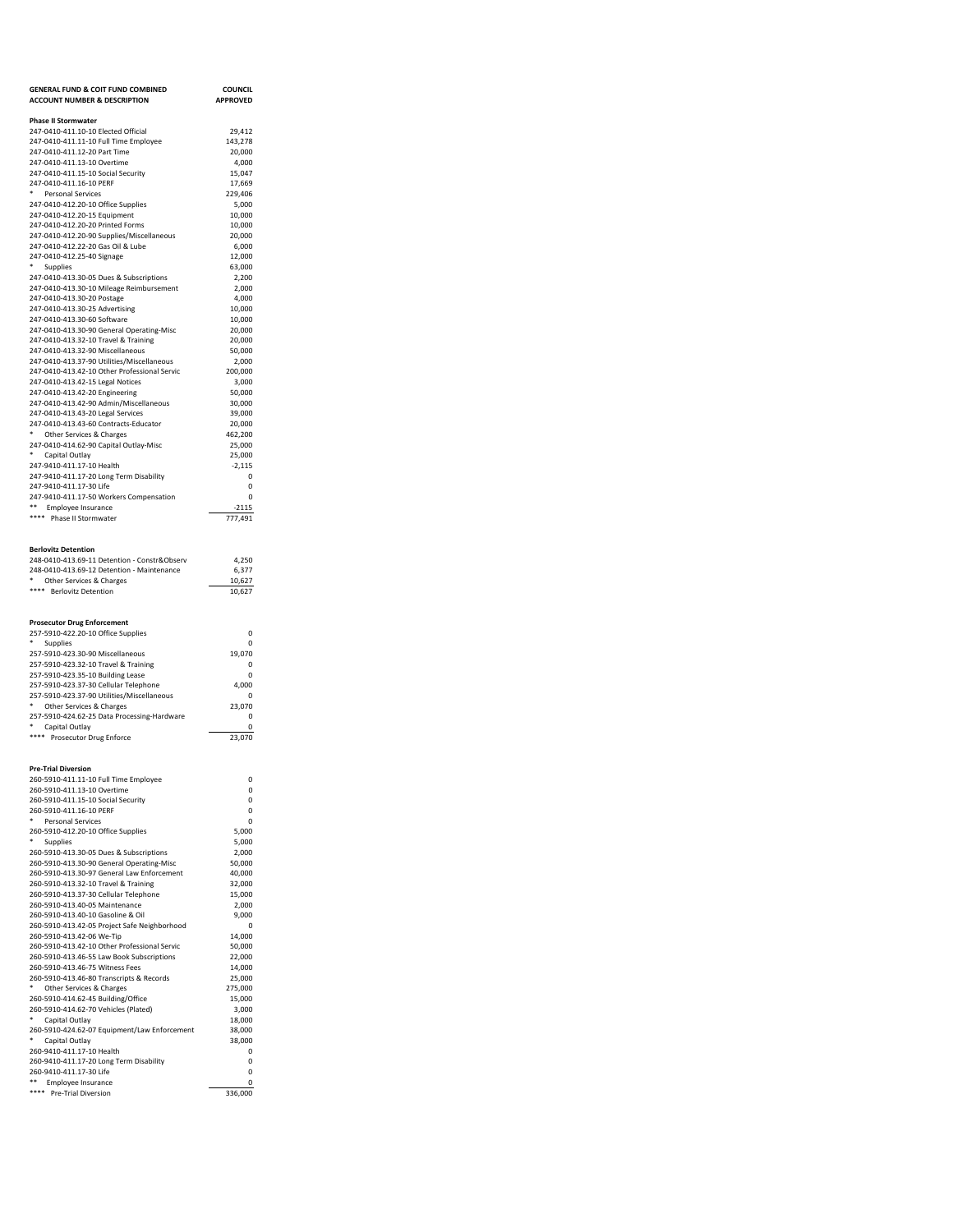| <b>GENERAL FUND &amp; COIT FUND COMBINED</b><br><b>ACCOUNT NUMBER &amp; DESCRIPTION</b> | <b>COUNCIL</b><br><b>APPROVED</b> |
|-----------------------------------------------------------------------------------------|-----------------------------------|
| <b>Infraction Diversion</b>                                                             |                                   |
| 261-5910-411.11-10 Full Time Employee                                                   | 96,042                            |
| 261-5910-411.12-20 Part Time                                                            | 30,000                            |
| 261-5910-411.13-10 Overtime                                                             | 40,000                            |
| 261-5910-411.15-10 Social Security                                                      | 12,703                            |
| 261-5910-411.16-10 PERF                                                                 | 13,605                            |
| ٠<br><b>Personal Services</b>                                                           | 192,350                           |
| 261-5910-412.20-10 Office Supplies                                                      | $\Omega$                          |
| ٠<br>Supplies                                                                           | $\Omega$                          |
| 261-5910-413.30-05 Dues & Subscriptions                                                 | $\Omega$                          |
| 261-5910-413.30-90 General Operating-Misc                                               | 0<br>$\Omega$                     |
| 261-5910-413.32-10 Travel & Training<br>261-5910-413.42-05 Project Safe Neighborhood    | 59,000                            |
| 261-5910-413.42-10 Other Professional Servic                                            | $\mathbf 0$                       |
| 261-5910-413.46-55 Law Book Subscriptions                                               | 0                                 |
| 261-5910-413.46-80 Transcripts & Records                                                | $\mathbf 0$                       |
| Other Services & Charges                                                                | 59,000                            |
| 261-5910-414.62-45 Building/Office                                                      | $\mathbf 0$                       |
| * Capital Outlay                                                                        | $\Omega$                          |
| 261-9410-411.17-10 Health                                                               | 26,401                            |
| 261-9410-411.17-20 Long Term Disability                                                 | 265                               |
| 261-9410-411.17-30 Life                                                                 | 200                               |
| ** Employee Insurance                                                                   | 26,866                            |
| **** Infraction Diversion                                                               | 278,216                           |
| Reassessment                                                                            |                                   |
| 280-0510-411.11-10 Full Time Employee                                                   | 36,357                            |
| 280-0510-411.12-20 Part Time                                                            | 18,000                            |
| 280-0510-411.12-50 Board Members<br>280-0510-411.13-10 Overtime                         | 5,000<br>0                        |
| 280-0510-411.15-10 Social Security                                                      | 4,541                             |
| 280-0510-411.16-10 PERF                                                                 | 3,636                             |
| *<br><b>Personal Services</b>                                                           | 67,534                            |
| 280-0510-412.20-10 Office Supplies                                                      | $\Omega$                          |
| 280-0510-412.20-20 Printed Forms                                                        | 1,450                             |
| ٠<br>Supplies                                                                           | 1,450                             |
| 280-0510-413.30-05 Dues & Subscriptions                                                 | 30,000                            |
| 280-0510-413.30-20 Postage                                                              | 18,000                            |
| 280-0510-413.30-25 Advertising                                                          | 450                               |
| 280-0510-413.30-60 Software                                                             | $\mathbf 0$                       |
| 280-0510-413.32-10 Travel & Training                                                    | 4,100                             |
| 280-0510-413.37-35 Internet Access                                                      | $\Omega$                          |
| 280-0510-413.43-35 Consultant                                                           | 40,000                            |
| 280-0510-413.45-75 Copier                                                               | 0                                 |
| * Other Services & Charges<br>280-9410-411.17-40 Unemployment                           | 92,550<br>6,500                   |
| **<br>Employee Insurance                                                                | 6,500                             |
| **** Reassessment 2017                                                                  | 168,034                           |
| <b>Sales Disclosure</b>                                                                 |                                   |
| 285-0510-411.12-20 Part Time                                                            | 5,000                             |
| 285-0510-411.15-10 Social Security                                                      | 383                               |
| *<br>Personal Services                                                                  | 5,383                             |
| 285-0510-413.30-60 Software                                                             | 5,800                             |
| 285-0510-413.30-90 General Operating-Misc                                               | 16,000                            |
| 285-0510-413.32-10 Travel & Training                                                    | 1,200                             |
| 285-0510-413.43-35 Consultant                                                           | 5,000                             |
| * Other Services & Charges                                                              | 28,000                            |
| 285-0510-414.62-90 Capital Outlay-Misc                                                  | 2,800                             |
| * Capital Outlay                                                                        | 2.800                             |
| 285-9410-411.17-40 Unemployment<br>** Employee Insurance                                | 0<br>$\Omega$                     |
| <br>Sales Disclosure                                                                    | 36.183                            |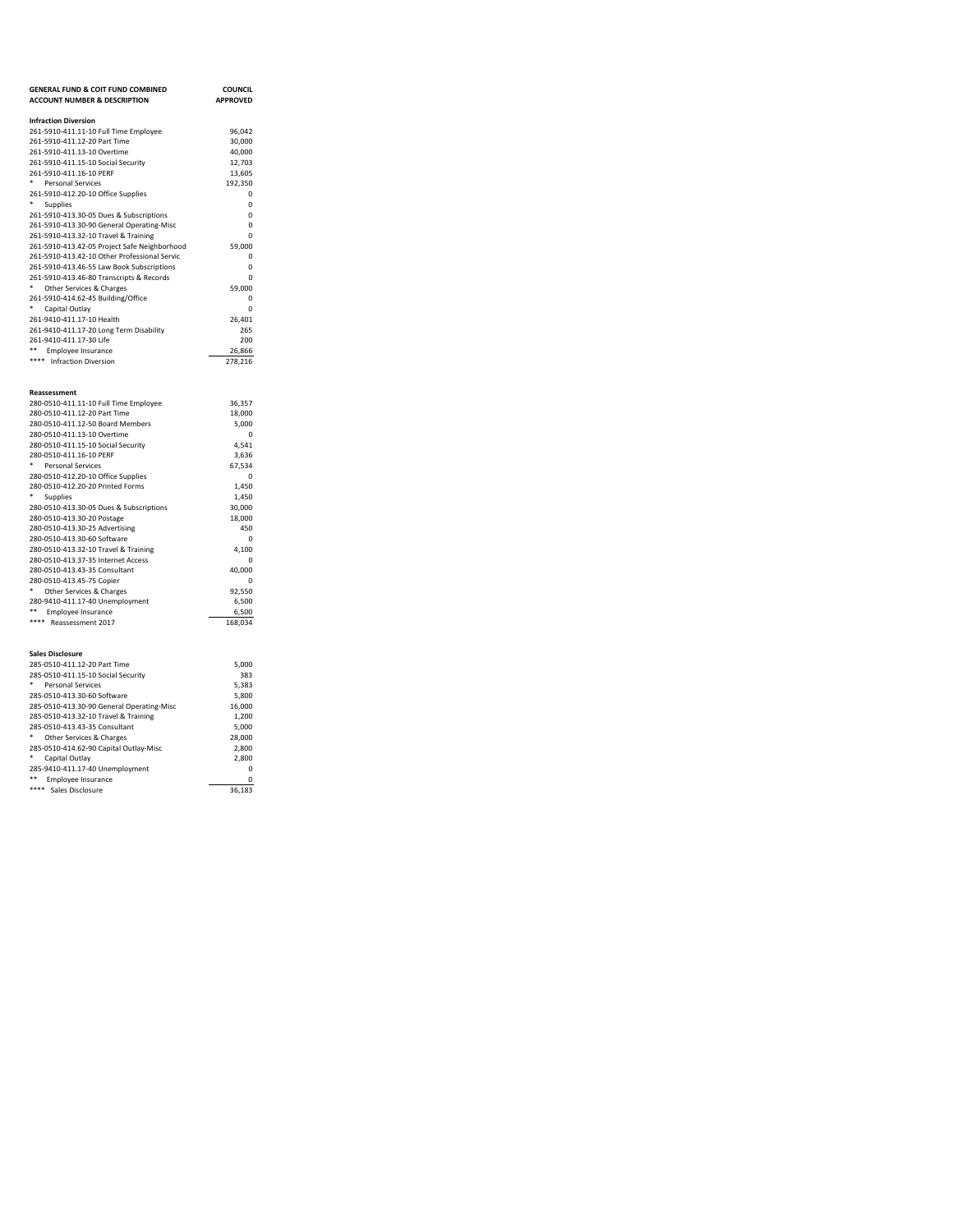| <b>GENERAL FUND &amp; COIT FUND COMBINED</b>                                                        | <b>COUNCIL</b>         |
|-----------------------------------------------------------------------------------------------------|------------------------|
| <b>ACCOUNT NUMBER &amp; DESCRIPTION</b>                                                             | <b>APPROVED</b>        |
| <b>Economic Development (EDIT)</b>                                                                  |                        |
| 301-0420-411.10-10 Elected Official                                                                 | 9,516                  |
| 301-0420-411.11-10 Full Time Employee                                                               | 136,272                |
| 301-0420-411.12-20 Part Time                                                                        | 8,000                  |
| 301-0420-411.13-10 Overtime<br>301-0420-411.15-10 Social Security                                   | 3,000<br>11,995        |
| 301-0420-411.16-10 PERF                                                                             | 14,879                 |
| ۰<br>Personal Services                                                                              | 183,662                |
| 301-0430-413.52-20 Drainage Projects                                                                | 900,000                |
| add account for fund 243 general drain improv                                                       | 900,000                |
| Other Services & Charges<br>$* *$<br>Surveyor                                                       | 1,800,000<br>1,983,662 |
|                                                                                                     |                        |
| 301-1110-411.11-10 Full Time Employee                                                               | 44,012                 |
| 301-1110-411.12-20 Part Time                                                                        | 0                      |
| 301-1110-411.15-10 Social Security<br>301-1110-411.16-10 PERF                                       | 3,367                  |
| Personal Services                                                                                   | 4,402<br>51,781        |
| 301-1110-413.32-10 Travel & Training                                                                | 7,500                  |
| 301-1110-413.32-20 Training/Certifications                                                          | 10,000                 |
| 301-1110-413.38-54 Sheriff                                                                          | 0                      |
| 301-1110-413.40-05 Maintenance                                                                      | 0                      |
| 301-1110-413.42-10 Other Professional Servic<br>301-1110-413.43-35 Consultant                       | 188,000                |
| 301-1110-413.44-15 Parking Garage Debt                                                              | 0<br>506,800           |
| 301-1110-413.44-60 Radio Lease/Sheriff                                                              | 0                      |
| 301-1110-413.44-85 Grant Contingency                                                                | 10,000                 |
| 301-1110-413.58-23 L/WL Development Corp                                                            | 100,000                |
| 301-1110-413.58-35 Hoosier Heartland                                                                | 0                      |
| 301-1110-413.58-50 Riggs Community Health Clinic<br>301-1110-413.58-90 Wabash River Enhance Corp    | 34,000<br>30,000       |
| 301-1110-413.58-99 Economic Development                                                             | 900,000                |
| 301-1110-413.59-40 Environmental Services                                                           | 11,000                 |
| Other Services & Charges                                                                            | 1,797,300              |
| 301-1110-414.61-30 Building/Office                                                                  | 300,500                |
| 301-1110-414.61-75 Building/Residential Improvement                                                 | 260,000                |
| 301-1110-414.61-80 Building/Expo Hall / Fairgrounds<br>301-1110-414.61-90 Building/Storage Building | 0<br>50,000            |
| 301-1110-414.62-25 Data Processing-Hardware                                                         | 112,770                |
| 301-1110-414.62-27 Data Processing-Software                                                         | 7,704                  |
| 301-1110-414.62-30 Emergency Equipment                                                              | 20,000                 |
| 301-1110-414.62-70 Vehicles (Plated)                                                                | 157,500                |
| 301-1110-414.67-10 Infrastructure<br>301-1110-414.77-90 Vacant Land                                 | 1,500,000<br>750,000   |
| Capital Outlay                                                                                      | 3,158,474              |
| **<br><b>County Commissioners</b>                                                                   | 5,007,555              |
|                                                                                                     |                        |
| 301-1410-413.30-60 Software                                                                         | 396,014                |
| 301-1410-413.43-55 Hardware Maintenance<br>301-1410-413.62-15 Communication                         | 80,700<br>0            |
| 301-1410-413.62-25 Data Processing-Hardware                                                         | 107,152                |
| 301-1410-413.62-26 Data Processing - VOIP                                                           | 0                      |
| 301-1410-413.62-27 Software                                                                         | 17,500                 |
| ٠<br>Other Services & Charges                                                                       | 601,366                |
| 301-1420-411.10-30 Appointed Official<br>301-1420-411.11-10 Full Time Employee                      | 35,479<br>110,724      |
| 301-1420-411.15-10 Social Security                                                                  | 11,185                 |
| 301-1420-411.16-10 PERF                                                                             | 14,621                 |
| ۰<br><b>Personal Services</b>                                                                       | 172,009                |
| 301-1420-412.20-10 Office Supplies                                                                  | 4,000                  |
| Supplies                                                                                            | 4,000                  |
| 301-1420-413.30-60 Software<br>301-1420-413.32-10 Travel & Training                                 | 38,000<br>5,000        |
| 301-1420-413.43-90 Utilties/Miscellaneous                                                           | 0                      |
| Other Services & Charges                                                                            | 43,000                 |
| 301-1420-414.62-25 Data Processing-Hardware                                                         | 0                      |
| 301-1420-414.62-28 Software - Licensing                                                             | 0                      |
| Capital Outlay<br>$***$<br><b>MITS</b>                                                              | 0<br>820,375           |
|                                                                                                     |                        |
| 301-9410-411.17-10 Health                                                                           | 74,913                 |
| 301-9410-411.17-20 Long Term Disability                                                             | 1,056                  |
| 301-9410-411.17-30 Life                                                                             | 730                    |
| 301-9410-411.17-40 Unemployment<br>301-9410-411.17-50 Workers Compensation                          | 0<br>11,679            |
| **<br>Employee Insurance                                                                            | 88,378                 |
| **** EDIT                                                                                           | 7,899,970              |
|                                                                                                     |                        |
| <b>Transfer &amp; Recycling</b>                                                                     |                        |

| <b>Transfer &amp; Recycling</b>              |        |
|----------------------------------------------|--------|
| 306-1110-413.30-90 General Operating-Misc    | 21.500 |
| 306-1110-413.42-10 Other Professional Servic | 8.500  |
| ٠<br>Other Services & Charges                | 30,000 |
| **** Transfer & Recycling                    | 30,000 |
|                                              |        |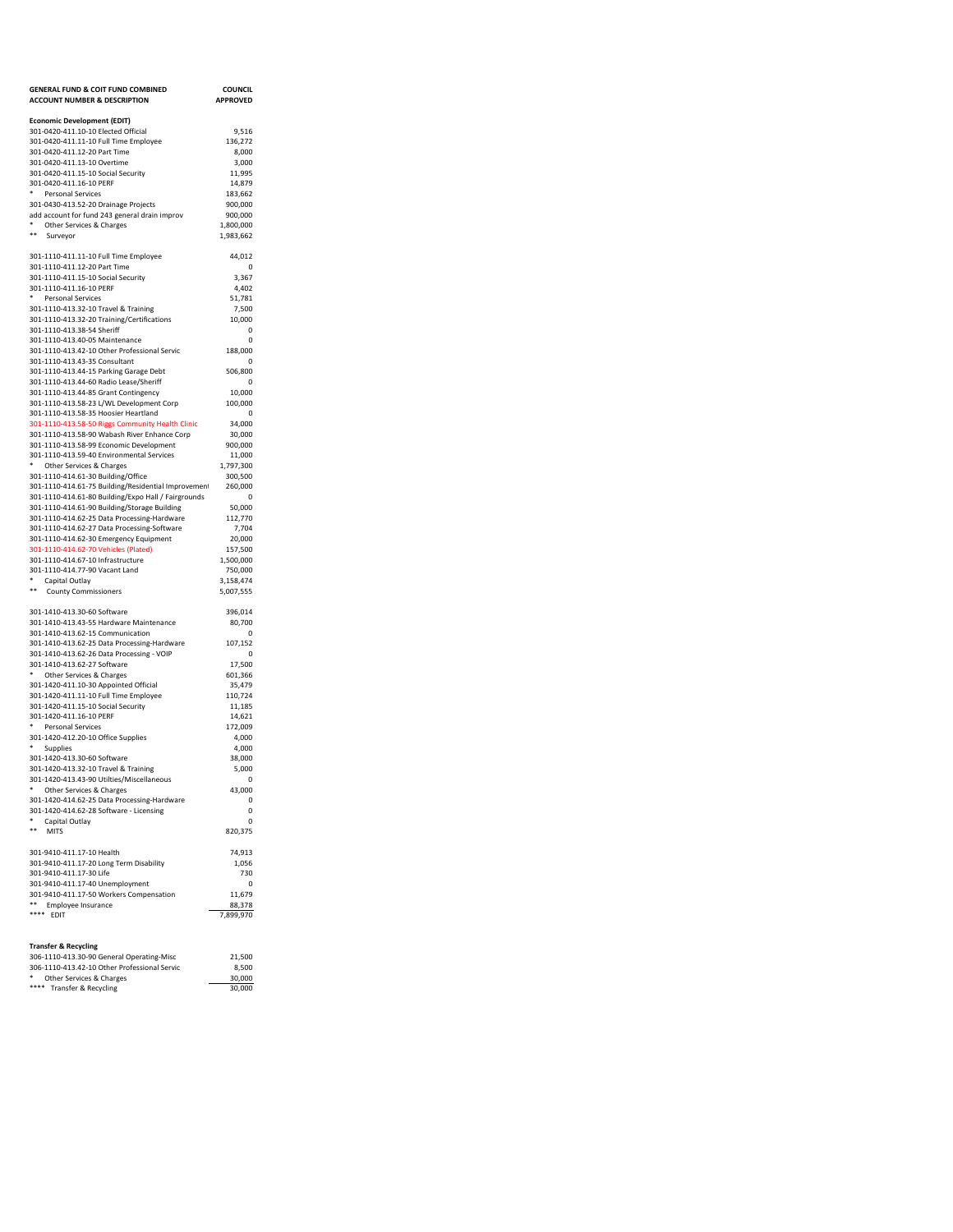| <b>Parking Garage Maintenance</b><br>322-1110-411.12-10 Part Time - Regular<br>0<br>322-1110-411.12-20 Part Time<br>$\Omega$<br>322-1110-411.13-10 Overtime<br>1,800<br>322-1110-411.15-10 Social Security<br>138<br>322-1110-411.16-10 PERF<br>180<br>٠<br>2,118<br><b>Personal Services</b><br>322-1110-413.30-90 General Operating-Misc<br>2,000<br>322-1110-413.36-10 Maintenance & Repair<br>23,000<br>322-1110-413.37-90 Utilities/Miscellaneous<br>25,950<br>322-1110-413.38-20 Liability<br>1,410<br>322-1110-413.38-30 Property<br>8,425<br>322-1110-413.43-70 Management<br>70,000<br>۰<br>Other Services & Charges<br>130,785<br>322-1110-414.61-40 Depreciation<br>30,000<br>Capital Outlay<br>30,000<br>**** Parking Garage Maint<br>162,903<br>Insert Fund 491 Health Dept here<br><b>Probation User Fee</b><br>510-6110-421.11-10 Full Time Employee<br>168,230<br>510-6110-421.12-20 Part Time<br>34,000<br>510-6110-421.13-10 Overtime<br>0<br>510-6110-421.15-10 Social Security<br>15,471<br>510-6110-421.16-10 PERF<br>16,823<br><b>Personal Services</b><br>234,524<br>510-6110-422.20-10 Office Supplies<br>35,000<br>۰<br>35,000<br>Supplies<br>510-6110-423.30-05 Dues & Subscriptions<br>2,000<br>510-6110-423.30-45 Drug & Alcohol Screens<br>31,000<br>510-6110-423.30-90 Utilities/Miscellaneous<br>10,000<br>510-6110-423.32-10 Travel & Training<br>22,000<br>510-6110-423.37-30 Cellular Telephone<br>3,500<br>510-6110-423.43-26 Shredding<br>800<br>510-6110-423.60-83 Interstate Compact Fees<br>2,500<br>Other Services & Charges<br>71,800<br>510-6210-421.11-10 Full Time Employee<br>0<br>510-6210-421.15-10 Social Security<br>$\Omega$<br>510-6210-421.16-10 PERF<br>0<br>۰<br>Personal Services<br>0<br>510-9410-421.17-10 Health<br>52,728<br>510-9410-421.17-20 Long Term Disability<br>660<br>510-9410-421.17-30 Life<br>495<br>510-9410-421.17-40 Unemployment<br>8,200<br>510-9410-421.17-50 Workers Compensation<br>8,158<br>**<br>Employee Insurance<br>70,241 | <b>GENERAL FUND &amp; COIT FUND COMBINED</b><br><b>ACCOUNT NUMBER &amp; DESCRIPTION</b> | <b>COUNCIL</b><br><b>APPROVED</b> |
|----------------------------------------------------------------------------------------------------------------------------------------------------------------------------------------------------------------------------------------------------------------------------------------------------------------------------------------------------------------------------------------------------------------------------------------------------------------------------------------------------------------------------------------------------------------------------------------------------------------------------------------------------------------------------------------------------------------------------------------------------------------------------------------------------------------------------------------------------------------------------------------------------------------------------------------------------------------------------------------------------------------------------------------------------------------------------------------------------------------------------------------------------------------------------------------------------------------------------------------------------------------------------------------------------------------------------------------------------------------------------------------------------------------------------------------------------------------------------------------------------------------------------------------------------------------------------------------------------------------------------------------------------------------------------------------------------------------------------------------------------------------------------------------------------------------------------------------------------------------------------------------------------------------------------------------------------------------------------------------------------------------|-----------------------------------------------------------------------------------------|-----------------------------------|
|                                                                                                                                                                                                                                                                                                                                                                                                                                                                                                                                                                                                                                                                                                                                                                                                                                                                                                                                                                                                                                                                                                                                                                                                                                                                                                                                                                                                                                                                                                                                                                                                                                                                                                                                                                                                                                                                                                                                                                                                                |                                                                                         |                                   |
|                                                                                                                                                                                                                                                                                                                                                                                                                                                                                                                                                                                                                                                                                                                                                                                                                                                                                                                                                                                                                                                                                                                                                                                                                                                                                                                                                                                                                                                                                                                                                                                                                                                                                                                                                                                                                                                                                                                                                                                                                |                                                                                         |                                   |
|                                                                                                                                                                                                                                                                                                                                                                                                                                                                                                                                                                                                                                                                                                                                                                                                                                                                                                                                                                                                                                                                                                                                                                                                                                                                                                                                                                                                                                                                                                                                                                                                                                                                                                                                                                                                                                                                                                                                                                                                                |                                                                                         |                                   |
|                                                                                                                                                                                                                                                                                                                                                                                                                                                                                                                                                                                                                                                                                                                                                                                                                                                                                                                                                                                                                                                                                                                                                                                                                                                                                                                                                                                                                                                                                                                                                                                                                                                                                                                                                                                                                                                                                                                                                                                                                |                                                                                         |                                   |
|                                                                                                                                                                                                                                                                                                                                                                                                                                                                                                                                                                                                                                                                                                                                                                                                                                                                                                                                                                                                                                                                                                                                                                                                                                                                                                                                                                                                                                                                                                                                                                                                                                                                                                                                                                                                                                                                                                                                                                                                                |                                                                                         |                                   |
|                                                                                                                                                                                                                                                                                                                                                                                                                                                                                                                                                                                                                                                                                                                                                                                                                                                                                                                                                                                                                                                                                                                                                                                                                                                                                                                                                                                                                                                                                                                                                                                                                                                                                                                                                                                                                                                                                                                                                                                                                |                                                                                         |                                   |
|                                                                                                                                                                                                                                                                                                                                                                                                                                                                                                                                                                                                                                                                                                                                                                                                                                                                                                                                                                                                                                                                                                                                                                                                                                                                                                                                                                                                                                                                                                                                                                                                                                                                                                                                                                                                                                                                                                                                                                                                                |                                                                                         |                                   |
|                                                                                                                                                                                                                                                                                                                                                                                                                                                                                                                                                                                                                                                                                                                                                                                                                                                                                                                                                                                                                                                                                                                                                                                                                                                                                                                                                                                                                                                                                                                                                                                                                                                                                                                                                                                                                                                                                                                                                                                                                |                                                                                         |                                   |
|                                                                                                                                                                                                                                                                                                                                                                                                                                                                                                                                                                                                                                                                                                                                                                                                                                                                                                                                                                                                                                                                                                                                                                                                                                                                                                                                                                                                                                                                                                                                                                                                                                                                                                                                                                                                                                                                                                                                                                                                                |                                                                                         |                                   |
|                                                                                                                                                                                                                                                                                                                                                                                                                                                                                                                                                                                                                                                                                                                                                                                                                                                                                                                                                                                                                                                                                                                                                                                                                                                                                                                                                                                                                                                                                                                                                                                                                                                                                                                                                                                                                                                                                                                                                                                                                |                                                                                         |                                   |
|                                                                                                                                                                                                                                                                                                                                                                                                                                                                                                                                                                                                                                                                                                                                                                                                                                                                                                                                                                                                                                                                                                                                                                                                                                                                                                                                                                                                                                                                                                                                                                                                                                                                                                                                                                                                                                                                                                                                                                                                                |                                                                                         |                                   |
|                                                                                                                                                                                                                                                                                                                                                                                                                                                                                                                                                                                                                                                                                                                                                                                                                                                                                                                                                                                                                                                                                                                                                                                                                                                                                                                                                                                                                                                                                                                                                                                                                                                                                                                                                                                                                                                                                                                                                                                                                |                                                                                         |                                   |
|                                                                                                                                                                                                                                                                                                                                                                                                                                                                                                                                                                                                                                                                                                                                                                                                                                                                                                                                                                                                                                                                                                                                                                                                                                                                                                                                                                                                                                                                                                                                                                                                                                                                                                                                                                                                                                                                                                                                                                                                                |                                                                                         |                                   |
|                                                                                                                                                                                                                                                                                                                                                                                                                                                                                                                                                                                                                                                                                                                                                                                                                                                                                                                                                                                                                                                                                                                                                                                                                                                                                                                                                                                                                                                                                                                                                                                                                                                                                                                                                                                                                                                                                                                                                                                                                |                                                                                         |                                   |
|                                                                                                                                                                                                                                                                                                                                                                                                                                                                                                                                                                                                                                                                                                                                                                                                                                                                                                                                                                                                                                                                                                                                                                                                                                                                                                                                                                                                                                                                                                                                                                                                                                                                                                                                                                                                                                                                                                                                                                                                                |                                                                                         |                                   |
|                                                                                                                                                                                                                                                                                                                                                                                                                                                                                                                                                                                                                                                                                                                                                                                                                                                                                                                                                                                                                                                                                                                                                                                                                                                                                                                                                                                                                                                                                                                                                                                                                                                                                                                                                                                                                                                                                                                                                                                                                |                                                                                         |                                   |
|                                                                                                                                                                                                                                                                                                                                                                                                                                                                                                                                                                                                                                                                                                                                                                                                                                                                                                                                                                                                                                                                                                                                                                                                                                                                                                                                                                                                                                                                                                                                                                                                                                                                                                                                                                                                                                                                                                                                                                                                                |                                                                                         |                                   |
|                                                                                                                                                                                                                                                                                                                                                                                                                                                                                                                                                                                                                                                                                                                                                                                                                                                                                                                                                                                                                                                                                                                                                                                                                                                                                                                                                                                                                                                                                                                                                                                                                                                                                                                                                                                                                                                                                                                                                                                                                |                                                                                         |                                   |
|                                                                                                                                                                                                                                                                                                                                                                                                                                                                                                                                                                                                                                                                                                                                                                                                                                                                                                                                                                                                                                                                                                                                                                                                                                                                                                                                                                                                                                                                                                                                                                                                                                                                                                                                                                                                                                                                                                                                                                                                                |                                                                                         |                                   |
|                                                                                                                                                                                                                                                                                                                                                                                                                                                                                                                                                                                                                                                                                                                                                                                                                                                                                                                                                                                                                                                                                                                                                                                                                                                                                                                                                                                                                                                                                                                                                                                                                                                                                                                                                                                                                                                                                                                                                                                                                |                                                                                         |                                   |
|                                                                                                                                                                                                                                                                                                                                                                                                                                                                                                                                                                                                                                                                                                                                                                                                                                                                                                                                                                                                                                                                                                                                                                                                                                                                                                                                                                                                                                                                                                                                                                                                                                                                                                                                                                                                                                                                                                                                                                                                                |                                                                                         |                                   |
|                                                                                                                                                                                                                                                                                                                                                                                                                                                                                                                                                                                                                                                                                                                                                                                                                                                                                                                                                                                                                                                                                                                                                                                                                                                                                                                                                                                                                                                                                                                                                                                                                                                                                                                                                                                                                                                                                                                                                                                                                |                                                                                         |                                   |
|                                                                                                                                                                                                                                                                                                                                                                                                                                                                                                                                                                                                                                                                                                                                                                                                                                                                                                                                                                                                                                                                                                                                                                                                                                                                                                                                                                                                                                                                                                                                                                                                                                                                                                                                                                                                                                                                                                                                                                                                                |                                                                                         |                                   |
|                                                                                                                                                                                                                                                                                                                                                                                                                                                                                                                                                                                                                                                                                                                                                                                                                                                                                                                                                                                                                                                                                                                                                                                                                                                                                                                                                                                                                                                                                                                                                                                                                                                                                                                                                                                                                                                                                                                                                                                                                |                                                                                         |                                   |
|                                                                                                                                                                                                                                                                                                                                                                                                                                                                                                                                                                                                                                                                                                                                                                                                                                                                                                                                                                                                                                                                                                                                                                                                                                                                                                                                                                                                                                                                                                                                                                                                                                                                                                                                                                                                                                                                                                                                                                                                                |                                                                                         |                                   |
|                                                                                                                                                                                                                                                                                                                                                                                                                                                                                                                                                                                                                                                                                                                                                                                                                                                                                                                                                                                                                                                                                                                                                                                                                                                                                                                                                                                                                                                                                                                                                                                                                                                                                                                                                                                                                                                                                                                                                                                                                |                                                                                         |                                   |
|                                                                                                                                                                                                                                                                                                                                                                                                                                                                                                                                                                                                                                                                                                                                                                                                                                                                                                                                                                                                                                                                                                                                                                                                                                                                                                                                                                                                                                                                                                                                                                                                                                                                                                                                                                                                                                                                                                                                                                                                                |                                                                                         |                                   |
|                                                                                                                                                                                                                                                                                                                                                                                                                                                                                                                                                                                                                                                                                                                                                                                                                                                                                                                                                                                                                                                                                                                                                                                                                                                                                                                                                                                                                                                                                                                                                                                                                                                                                                                                                                                                                                                                                                                                                                                                                |                                                                                         |                                   |
|                                                                                                                                                                                                                                                                                                                                                                                                                                                                                                                                                                                                                                                                                                                                                                                                                                                                                                                                                                                                                                                                                                                                                                                                                                                                                                                                                                                                                                                                                                                                                                                                                                                                                                                                                                                                                                                                                                                                                                                                                |                                                                                         |                                   |
|                                                                                                                                                                                                                                                                                                                                                                                                                                                                                                                                                                                                                                                                                                                                                                                                                                                                                                                                                                                                                                                                                                                                                                                                                                                                                                                                                                                                                                                                                                                                                                                                                                                                                                                                                                                                                                                                                                                                                                                                                |                                                                                         |                                   |
|                                                                                                                                                                                                                                                                                                                                                                                                                                                                                                                                                                                                                                                                                                                                                                                                                                                                                                                                                                                                                                                                                                                                                                                                                                                                                                                                                                                                                                                                                                                                                                                                                                                                                                                                                                                                                                                                                                                                                                                                                |                                                                                         |                                   |
|                                                                                                                                                                                                                                                                                                                                                                                                                                                                                                                                                                                                                                                                                                                                                                                                                                                                                                                                                                                                                                                                                                                                                                                                                                                                                                                                                                                                                                                                                                                                                                                                                                                                                                                                                                                                                                                                                                                                                                                                                |                                                                                         |                                   |
|                                                                                                                                                                                                                                                                                                                                                                                                                                                                                                                                                                                                                                                                                                                                                                                                                                                                                                                                                                                                                                                                                                                                                                                                                                                                                                                                                                                                                                                                                                                                                                                                                                                                                                                                                                                                                                                                                                                                                                                                                |                                                                                         |                                   |
|                                                                                                                                                                                                                                                                                                                                                                                                                                                                                                                                                                                                                                                                                                                                                                                                                                                                                                                                                                                                                                                                                                                                                                                                                                                                                                                                                                                                                                                                                                                                                                                                                                                                                                                                                                                                                                                                                                                                                                                                                |                                                                                         |                                   |
|                                                                                                                                                                                                                                                                                                                                                                                                                                                                                                                                                                                                                                                                                                                                                                                                                                                                                                                                                                                                                                                                                                                                                                                                                                                                                                                                                                                                                                                                                                                                                                                                                                                                                                                                                                                                                                                                                                                                                                                                                |                                                                                         |                                   |
|                                                                                                                                                                                                                                                                                                                                                                                                                                                                                                                                                                                                                                                                                                                                                                                                                                                                                                                                                                                                                                                                                                                                                                                                                                                                                                                                                                                                                                                                                                                                                                                                                                                                                                                                                                                                                                                                                                                                                                                                                |                                                                                         |                                   |
|                                                                                                                                                                                                                                                                                                                                                                                                                                                                                                                                                                                                                                                                                                                                                                                                                                                                                                                                                                                                                                                                                                                                                                                                                                                                                                                                                                                                                                                                                                                                                                                                                                                                                                                                                                                                                                                                                                                                                                                                                |                                                                                         |                                   |
|                                                                                                                                                                                                                                                                                                                                                                                                                                                                                                                                                                                                                                                                                                                                                                                                                                                                                                                                                                                                                                                                                                                                                                                                                                                                                                                                                                                                                                                                                                                                                                                                                                                                                                                                                                                                                                                                                                                                                                                                                |                                                                                         |                                   |
|                                                                                                                                                                                                                                                                                                                                                                                                                                                                                                                                                                                                                                                                                                                                                                                                                                                                                                                                                                                                                                                                                                                                                                                                                                                                                                                                                                                                                                                                                                                                                                                                                                                                                                                                                                                                                                                                                                                                                                                                                |                                                                                         |                                   |
|                                                                                                                                                                                                                                                                                                                                                                                                                                                                                                                                                                                                                                                                                                                                                                                                                                                                                                                                                                                                                                                                                                                                                                                                                                                                                                                                                                                                                                                                                                                                                                                                                                                                                                                                                                                                                                                                                                                                                                                                                |                                                                                         |                                   |
|                                                                                                                                                                                                                                                                                                                                                                                                                                                                                                                                                                                                                                                                                                                                                                                                                                                                                                                                                                                                                                                                                                                                                                                                                                                                                                                                                                                                                                                                                                                                                                                                                                                                                                                                                                                                                                                                                                                                                                                                                |                                                                                         |                                   |
|                                                                                                                                                                                                                                                                                                                                                                                                                                                                                                                                                                                                                                                                                                                                                                                                                                                                                                                                                                                                                                                                                                                                                                                                                                                                                                                                                                                                                                                                                                                                                                                                                                                                                                                                                                                                                                                                                                                                                                                                                |                                                                                         |                                   |
|                                                                                                                                                                                                                                                                                                                                                                                                                                                                                                                                                                                                                                                                                                                                                                                                                                                                                                                                                                                                                                                                                                                                                                                                                                                                                                                                                                                                                                                                                                                                                                                                                                                                                                                                                                                                                                                                                                                                                                                                                |                                                                                         |                                   |
|                                                                                                                                                                                                                                                                                                                                                                                                                                                                                                                                                                                                                                                                                                                                                                                                                                                                                                                                                                                                                                                                                                                                                                                                                                                                                                                                                                                                                                                                                                                                                                                                                                                                                                                                                                                                                                                                                                                                                                                                                |                                                                                         |                                   |
| **** Probation User Fees - Adult<br>411,565                                                                                                                                                                                                                                                                                                                                                                                                                                                                                                                                                                                                                                                                                                                                                                                                                                                                                                                                                                                                                                                                                                                                                                                                                                                                                                                                                                                                                                                                                                                                                                                                                                                                                                                                                                                                                                                                                                                                                                    |                                                                                         |                                   |

## Family Counseling

| 526-7102-413.43-61 Family Relations | 25.000 |
|-------------------------------------|--------|
| Other Services & Charges            | 25.000 |
| <b>Family Counseling</b>            | 25.000 |
|                                     |        |
|                                     |        |
| <b>Jury Pay</b>                     |        |
| 550-7010-423.46-05 Jury Expense     | 10,000 |
| 550-7101-423.46-05 Jury Expense     | 25.000 |
| 550-7102-423.46-05 Jury Expense     | 20,000 |
| 550-7104-423.46-05 Jury Expense     | 1.000  |
| 550-7105-423.46-05 Jury Expense     | 5.000  |
| 550-7106-423.46-05 Jury Expense     | 4.000  |
| Other Services & Charges            | 65.000 |
| Jury Pay                            | 65.000 |

| <b>Public Defender User Fee</b>              |   |
|----------------------------------------------|---|
| 555-6310-413.30-90 General Operating-Misc    | 0 |
| 555-6310-413.42-10 Other Professional Servic | 0 |
| ۰<br>Other Services & Charges                | 0 |
| ****<br>Public Defender User Fee             |   |